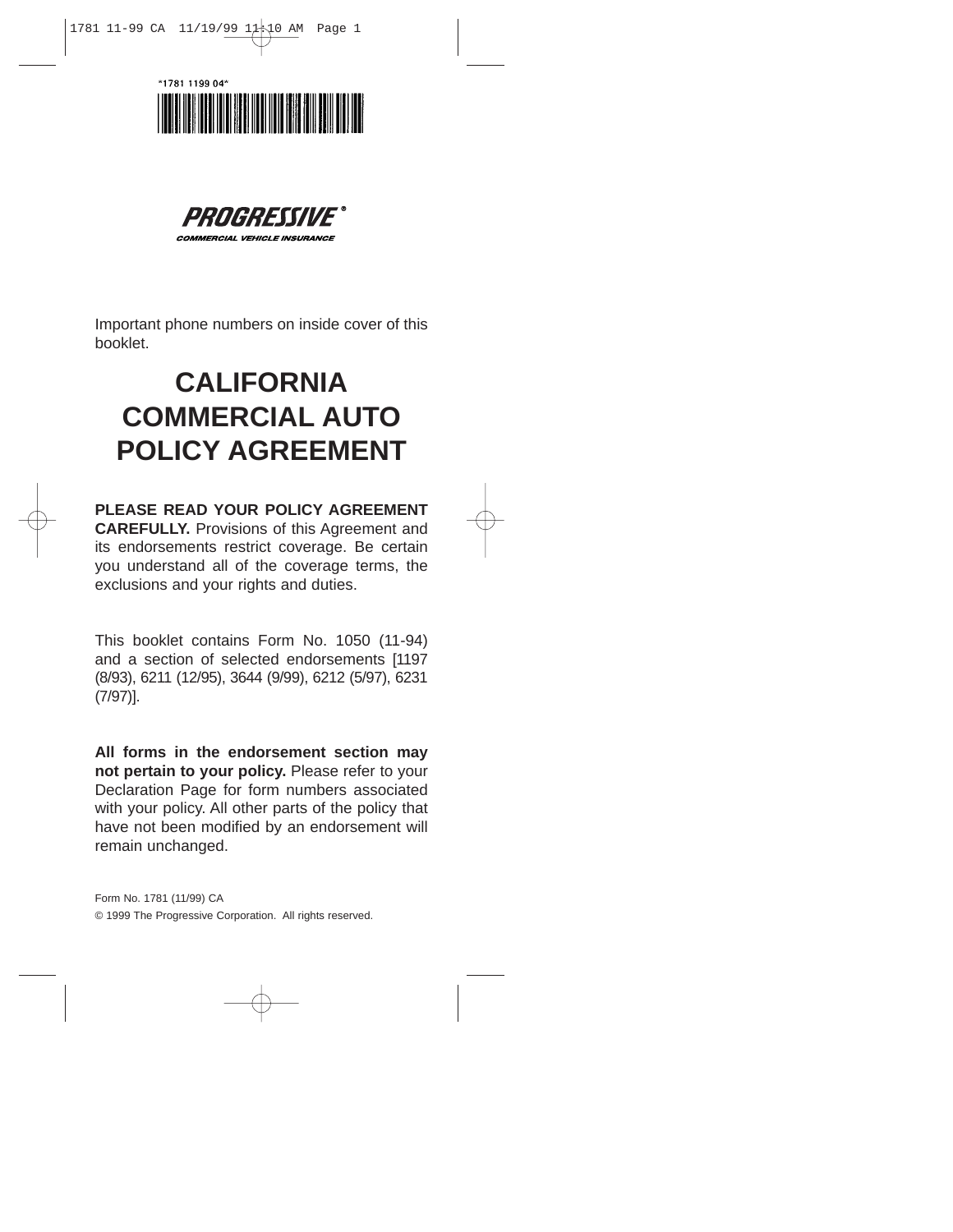# **WE'RE HERE FOR YOU!**

Our Immediate Response ®

claims service

and 24 Hour Policy Service

are available 24 hours a day,

7 days a week.

To report a claim, call:

# **1-800-274-4499**

For policy service, call:

**1-800-444-4487**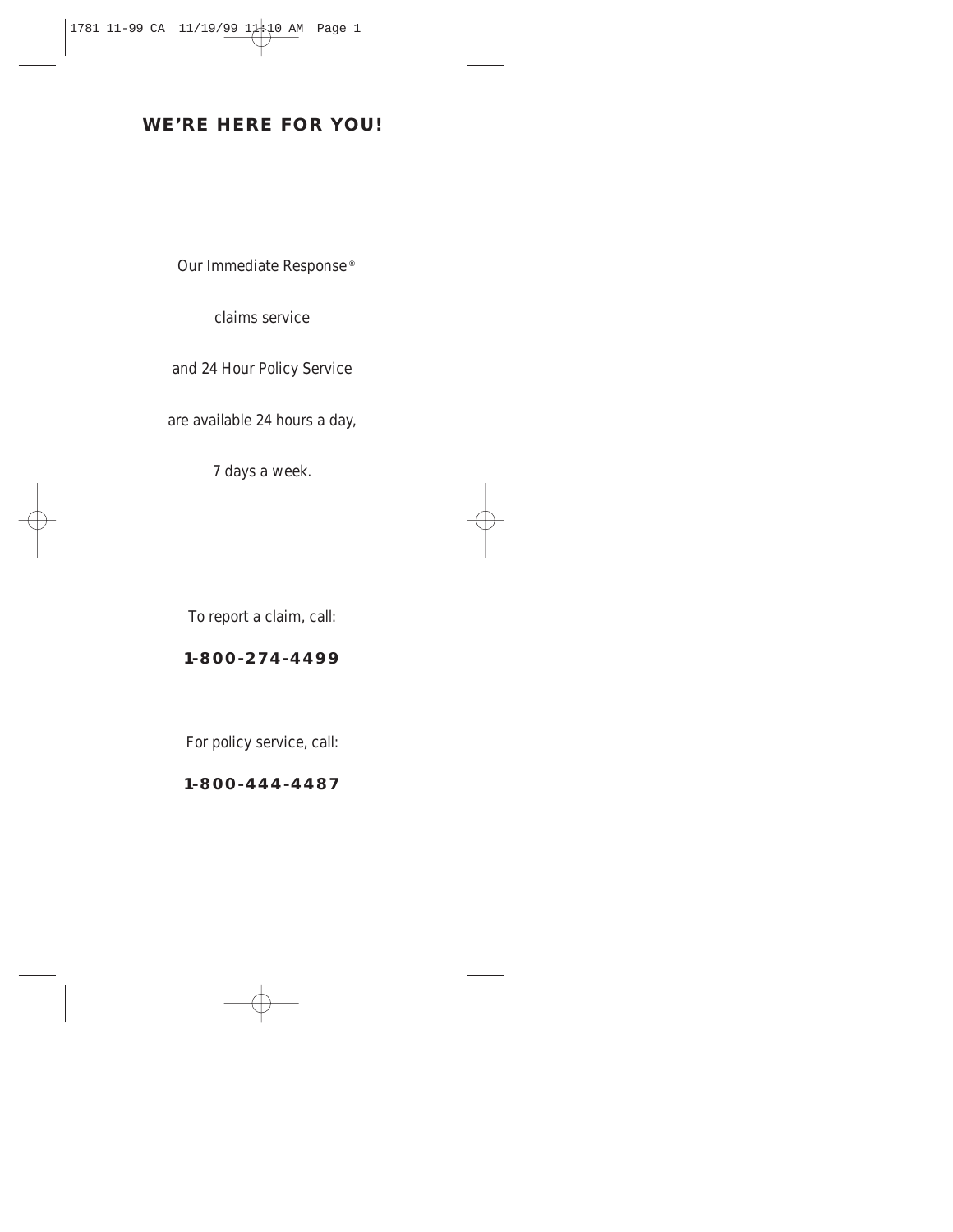# **INDEX OF POLICY PROVISIONS**

# **PAGE**

| YOUR DUTIES IN CASE OF<br>ACCIDENT OR LOSS 1<br>Notice of Accident or Loss 1                                                                                                               |  |
|--------------------------------------------------------------------------------------------------------------------------------------------------------------------------------------------|--|
| <b>GENERAL DEFINITIONS</b> 3                                                                                                                                                               |  |
| <b>ADDITIONAL PREMIUM AGREEMENT 8</b>                                                                                                                                                      |  |
| PART I - LIABILITY TO OTHERS 9<br>Coverage A - Bodily Injury 9<br>Coverage B - Property Damage 9<br>Additional Definitions 10<br>Additional Payments 10<br>Coverage Required by Filings 16 |  |
| <b>PART II - EXPENSES FOR MEDICAL</b><br>SERVICES TO INSUREDS 19<br>Coverage C - Medical Payments 19<br>Additional Definitions 19                                                          |  |
| PART III - DAMAGE TO YOUR AUTO 22<br>Coverage D - Comprehensive 22<br>Coverage F - Fire and Theft with<br>Combined Additional Coverage (CAC) 23                                            |  |
|                                                                                                                                                                                            |  |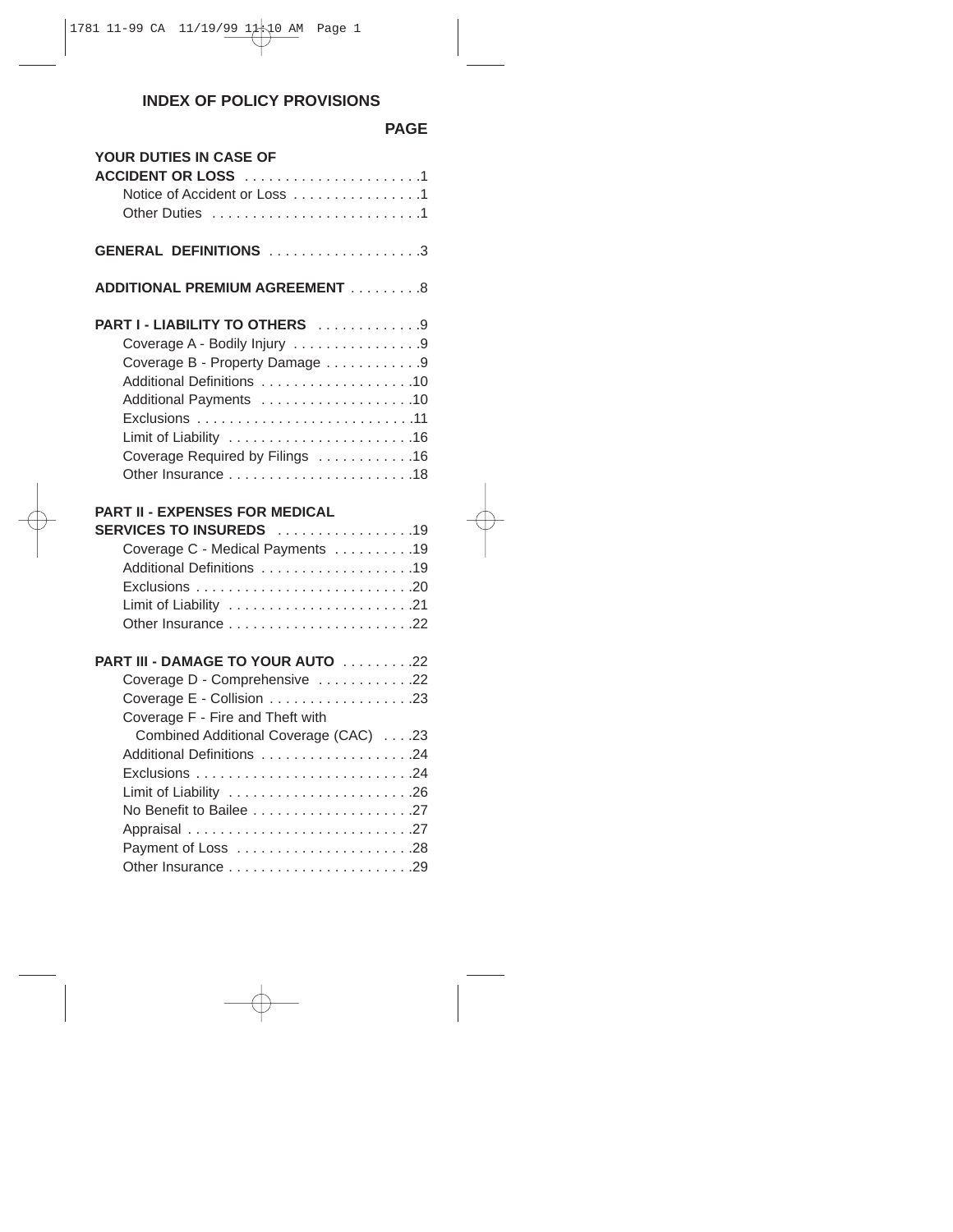# **INDEX OF POLICY PROVISIONS (CONT'D)**

# **PAGE**

| <b>PART IV - GENERAL PROVISIONS 29</b>   |
|------------------------------------------|
|                                          |
|                                          |
| Two or More Autos Insured 29             |
|                                          |
|                                          |
|                                          |
|                                          |
| Bankruptcy 31                            |
|                                          |
| Fraud and Misrepresentation 31           |
| Terms of Policy Conformed to Statutes 32 |
|                                          |
| <b>CANCELLATION OF THIS POLICY</b> 32    |
|                                          |
| <b>NONRENEWAL OF THIS POLICY</b> 33      |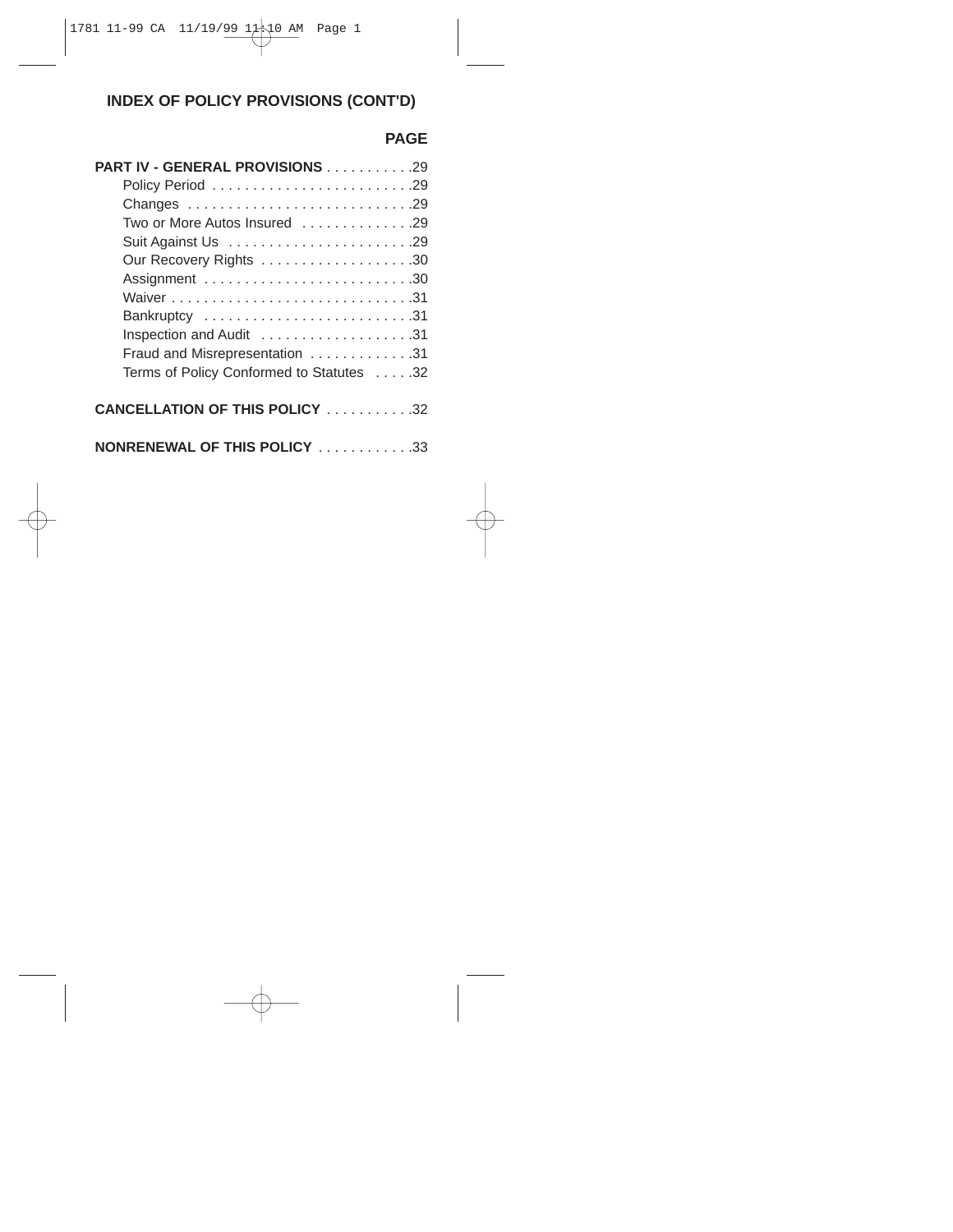Form No. 1050 (11/94)

# **POLICY AGREEMENT**

If **you** pay **your** premium when due, **we** agree to insure **you**, based upon the warranties and representations made by **you** in **your** application, subiect to all of the terms of this Policy including all applicable endorsements attached to this Policy and shown in the Declarations. The Declarations and **your** application are a part of this Policy.

## **YOUR DUTIES IN CASE OF AN ACCIDENT OR LOSS**

## **Notice of Accident or Loss**

In the event of an **accident** or **loss**, report it to **us** as soon as practicable by calling **our** toll-free claims reporting number 1-800-274-4499. The report should give the time, place and circumstances of the **accident** or **loss**, including the names and addresses of any injured persons and witnesses, and the license plates of the vehicles involved.

You should also notify the police within twentyfour (24) hours or as soon as practicable if:

a. a hit-and-run **auto** is involved: or

b. theft or vandalism has occurred.

All **accidents** or **losses** should be reported even if an insured person is not at fault.

#### **Other Duties**

Any person claiming coverage under this Policy must:

- 1. cooperate with and assist **us** in any matter concerning a claim or lawsuit;
- 2. provide any sworn or written proof of **loss** that **we** require before payment of a **loss**;
- 3. provide **us** with signed or recorded statements under oath as often as **we** may reasonably require;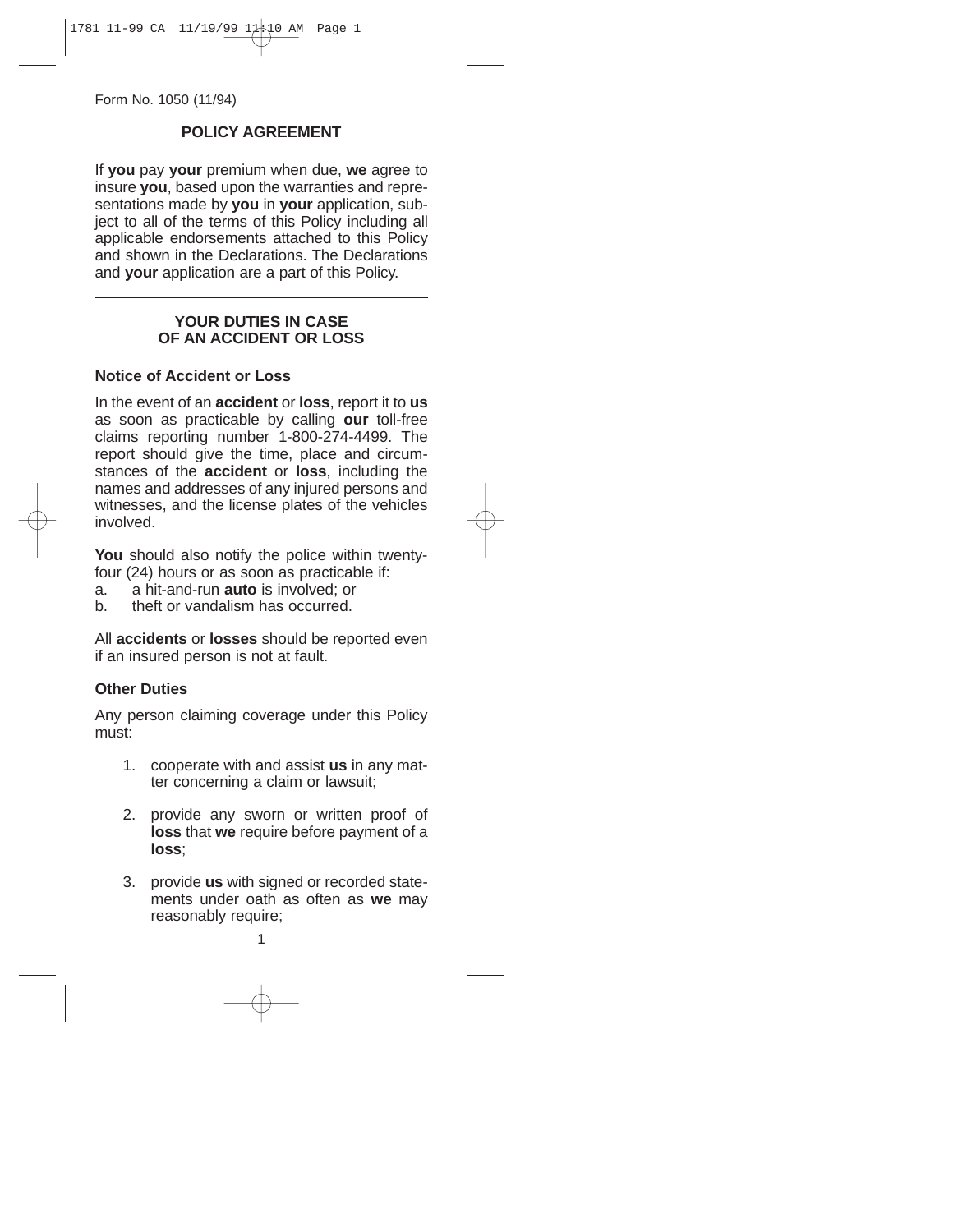- 4. promptly send **us** any and all legal papers received relating to any claim or lawsuit;
- 5. attend hearings and trials as **we** require;
- 6. submit to medical examination at **our** expense by doctors **we** select as often as **we** may reasonably require;
- 7. authorize **us** to obtain medical and other records which **we** deem appropriate;
- 8. authorize **us** access to **your** business or personal records as often as **we** deem necessary;
- 9. provide **us** with written notice of any legal action which such person has undertaken in regard to the **accident** for which coverage is sought;
- 10. assume no obligation, make no payment or incur no expense without **our** consent, except at **your** own cost;
- 11. convey title to and possession of the damaged, destroyed, or stolen property to **us** if **our** payment is based on a total loss or constructive total loss of the property; a constructive total loss occurs when the cost of repairs exceeds the lesser of the **actual cash value** of the damaged property immediately before the **loss**, or the limit of liability of the damaged property as indicated in the Policy.

In addition to the above, a person claiming coverage under PART III - DAMAGE TO YOUR AUTO must:

1. take reasonable steps after a **loss** to protect the **insured auto** and its equipment from further **loss**, provided that **we** shall pay reasonable expenses incurred in providing that protection, provided further that if **you** fail to do so, any further damages will not be covered under this Policy.

- 2. keep a record of **your** expenses for consideration in the settlement of a claim.
- 3. report the theft or vandalism of the **insured auto** to the police within twentyfour (24) hours of the **accident**;
- 4. allow **us** to inspect and appraise the **insured auto** before repair or disposal.

# **GENERAL DEFINITIONS**

**The following words and phrases have special meaning when used in bold throughout this Policy and in the endorsements unless specifically modified.**

- 1. "**We**", "**us**" and "**our**" mean the Company providing this insurance as shown in the Declarations.
- 2. "**You**" and "**your**" mean:
	- a. if the policy is issued in the name of an individual, the person shown in the Declarations as the named insured; or
	- b. the organization shown in the Declarations as the named insured.
- 3. "**Bodily injury**" means physical injury to or sickness, disease or death of any person. **Bodily injury** does not include harm, sickness, disease or death arising out of a medically defined communicable disease contracted by any person, nor the exposure of such a disease by any person to any other person.
- 4. "**Property damage**" means damage to or destruction of tangible property, including loss of its use.
- 5. "**Auto**" means a land motor vehicle or **trailer** designed for travel on public roads. It does not include **mobile equipment**.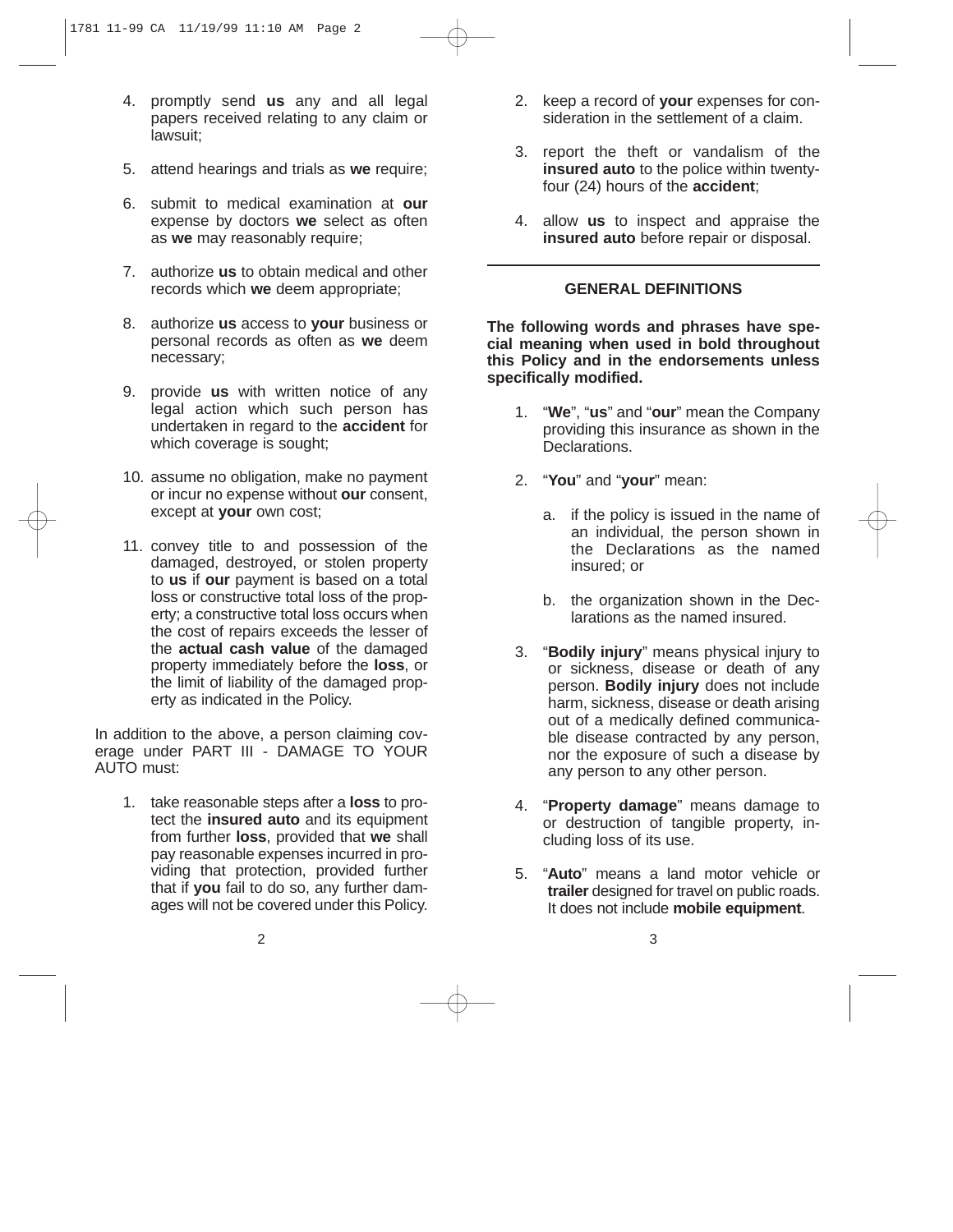- 6. "**Trailer**" includes a semi-trailer and any piece of equipment used to convert a semi-trailer to a full trailer while it is attached to the semi-trailer.
- 7. "**Mobile equipment**" means any of the following types of equipment, including but not limited to any attached machinery:
	- a. Equipment such as: Bulldozers, power shovels, cranes, rollers, booms, winches, graders, diggers, mixers, compressors, generators, drills, welders, pumps, farm implements and machinery, forklifts, shredders or other similar specialized equipment.
	- b. Vehicles **you** use solely on premises **you** own or rent and on accesses to public roads from these premises. unless listed in the declarations of this policy and not defined as **mobile equipment** under other parts of this definition.
	- c. Any vehicle designed for customary use off public roads or those which do not require licensing in the state in which **you** live or **your** business is licensed.
	- d. Vehicles, whether self-propelled or not, used primarily to provide mobility to permanently attached equipment including, but not limited to: Air compressors, pumps, generators, spraying, welding, cleaning, lighting, geophysical exploration and well servicing equipment, cherry pickers or other devices used to raise or lower workers, snow removal equipment, or road maintenance equipment.
	- e. Vehicles used primarily for purposes other than transportation of persons

or cargo. However, self-propelled vehicles with permanently attached equipment listed below are not **mobile equipment** but will be considered **autos**:

- 1) Snow removal, road maintenance and street cleaning equipment.
- 8. "**Accident**" means a sudden, unexpected and unintended event, or a continuous or repeated exposure to that event, that causes **bodily injury** or **property damage** and arises out of the ownership, maintenance or use of **your insured auto**.
- 9. "**Your insured auto**" or "**insured auto**" means:
	- a. Any **auto** described in the Declarations or any **replacement auto**. The same coverages and limits will apply to the **replacement auto** as applied to the **auto** being replaced, until **you** notify **us**. **You** must, however, notify **us** within 30 days of replacement for coverage to continue to apply. Once ownership in the original auto is transferred or it becomes permanently inoperable, this policy no longer applies to it.
	- b. Any additional **auto** of which **you** acquire ownership during the policy period provided that: 1) if the **auto** is used in **your** business, **we** must insure all other **autos you** own and that have been used in **your** business, and 2) if the **auto** is not used in **your** business, **we** must insure all other **autos you** own. The same coverages and limits will apply to the additionally acquired **auto** as apply to **your** other **autos** on the policy, except that: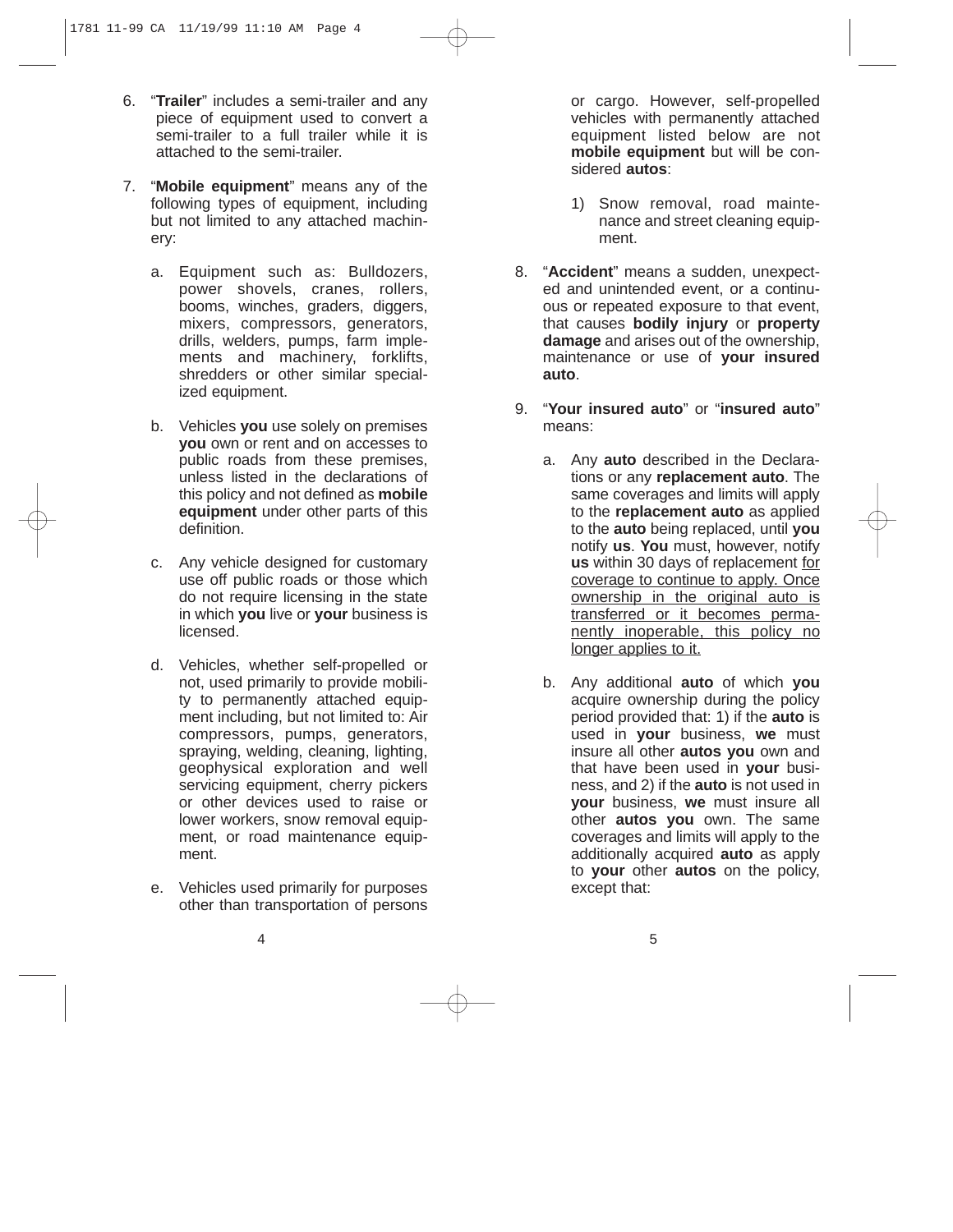- 1) For coverage to apply to the additional **auto** under PART I - LIABILITY TO OTHERS and PART II - EXPENSES FOR MEDICAL SERVICES TO IN-SUREDS, **you** must notify **us** within 30 days of its acquisition. If **you** have not notified **us** of an additional **auto** and an **accident** occurs within 30 days of **your** acquisition, only those coverages and limits for Parts I and II shown in **your** most current declarations will apply.
- 2) For coverage to apply to the additional **auto** under PART III - DAMAGE TO YOUR AUTO, **you** must have notified **us** of the **auto** prior to any **accident** or **loss**.
- c. Any **non-owned auto** while **you** or an employee of **yours** is temporarily driving it as a substitute for any other **auto** described in this definition because of its withdrawal from normal use for a period of not greater than 30 days without notification to **us** due to breakdown, repair, servicing, **loss**, or destruction. Coverage for PART III - DAMAGE TO YOUR AUTO does not apply to these temporary substitute **autos**.
- d. **Trailers** designed primarily for travel on public roads, even if such **trailers** are not shown in the Declarations, but only while upon a public road and connected to **your insured auto**. However, no coverage shall be provided for a **trailer** under PART III - DAMAGE TO YOUR AUTO, unless the appropriate premium has been paid for that coverage for such **trailer**.
- e. **Mobile equipment**, even if not shown in the Declarations, but only if

it is permanently attached to **your insured auto** and **your insured auto** is in transit on a public roadway.

- 10. "**Replacement auto**" means any **auto** which **you** have acquired ownership of during the current policy term that has taken the place of an **auto** described in the Declarations due to:
	- a. termination of **your** ownership of the **auto** described in the Declarations; or
	- b. mechanical breakdown, deterioration or loss of the **auto** described in the Declarations, rendering it permanently inoperable.
- 11. "**Non-owned auto**" means any **auto** which is:
	- a. not owned by or registered to **you**, **your** nonresident spouse or a resident of the household in which **you** reside;
	- b. not hired, owned by or borrowed from **your** employees or members of their households; or
	- c. Not hired by **you** or an employee of **yours**, and if **you** are a person, not hired by a resident of the household in which **you** reside unless it is specifically listed on the policy **Declarations**
- 12. "**Occupying**" means in, on, getting into, getting off, or getting out of.
- 13. "**State**" means the District of Columbia and any state, territory or possession of the United States and any province of Canada.
- 14. "**Relative**" means, if **you** are a person, any other person living in the household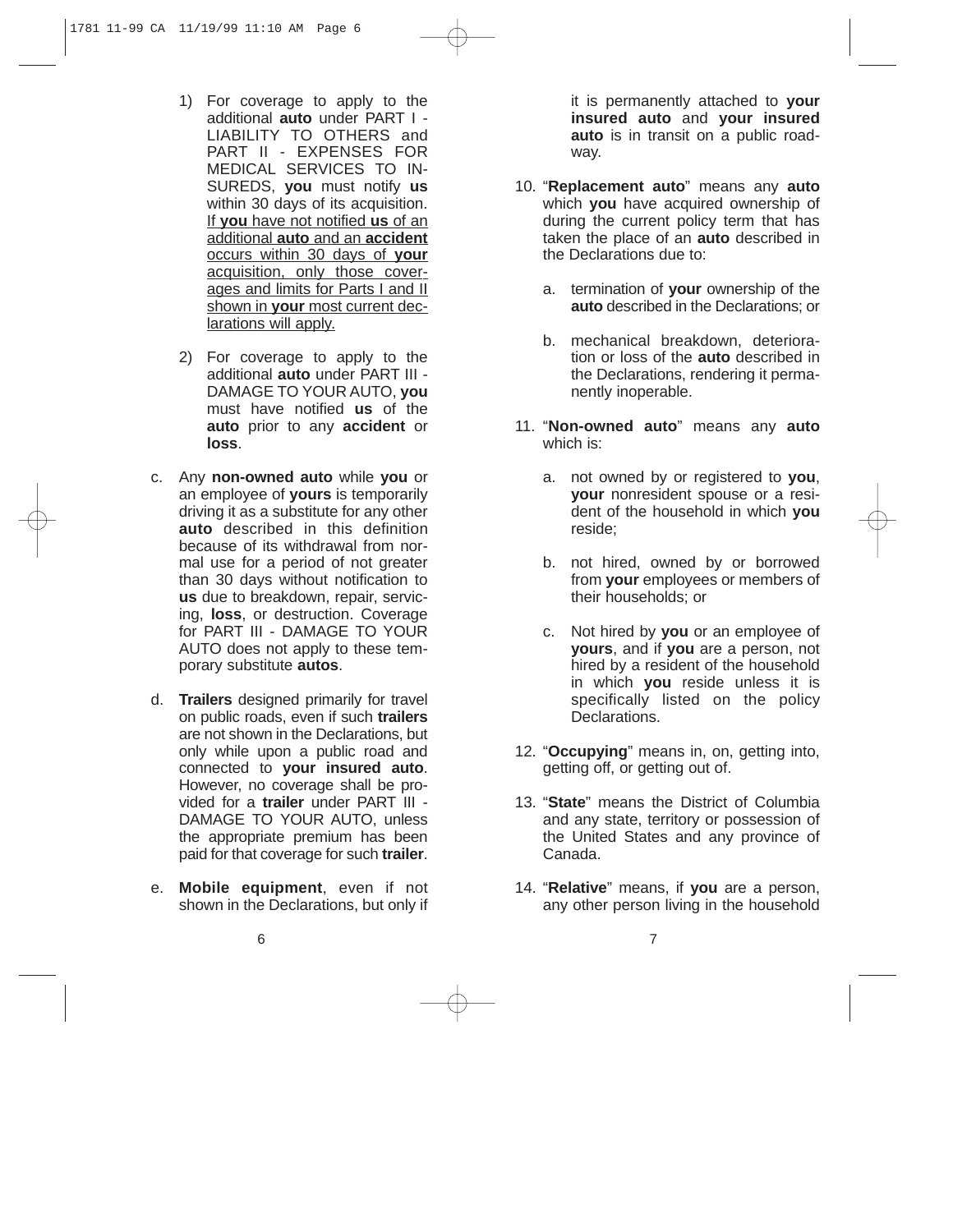in which **you** reside who is related to **you** by blood, marriage or adoption, including a ward or foster child.

- 15. "**Loss**" means sudden, direct and accidental destruction of, theft or damage to **your insured auto**.
- 16. "**Actual cash value**" means the amount it would cost to replace the stolen or damaged property with property of like kind and quality. In the event replacement property of like kind and quality is unavailable, allowances can be made for the difference in value between the replacement and damaged property.
- 17. "**Pollutants**" means any solid, liquid, gaseous or thermal irritant or contaminant, including smoke, vapor, soot, fumes, acids, alkalis, chemicals and waste. Waste includes materials to be recycled, reconditioned or reclaimed.

## **ADDITIONAL PREMIUM AGREEMENT**

**You** acknowledge that the premium for each term of **your** Policy is determined by information in **our** possession at the inception date of the Policy period. Any change in this information during the period which would affect the rating of **your** Policy gives **us** the right to make an additional charge on a pro-rata basis. In addition, **you** have a duty to inform **us** of any such change.

- 1. If a premium adjustment is necessary because of an error made by **us** or **our** agent, **we** shall:
	- a. Notify **you** of the nature of the error and the amount of additional premium required; and
	- b. Offer to cancel the policy pro rata based on the original (incorrect) premium for the period for which coverage was provided, or
- c. Offer to continue the policy for its full term with the correct premium applying for the entire term.
- 2. If the premium revision results from erroneous or incomplete information supplied by **you** or on **your** behalf, **we** shall:
	- a. Correct the premium or rate retroactive to the inception date of the policy; and
	- b. Notify **you** of the reason for the amount of the change. If **you** are not willing to pay the additional premium billed, within ten (10) days of **our** demand for such premium, **you** may cancel the policy by not paying the additional premium. **We** will notify **you** of the date such cancellation becomes effective and compute any return premium based on the correct premium.
- 3. In the event **we** discover that additional premium is due when **we** adjust a claim under PART II - EXPENSES FOR MED-ICAL SERVICES TO INSUREDS or PART III - DAMAGE TO YOUR IN-SURED AUTO, **you** agree that such premium may be deducted from the amount of payment otherwise due under such Parts if such payment is to benefit **you** either directly or indirectly.

Nothing contained in this section will limit **our** right to void this policy for breach of warranty or misrepresentation of any information by **you**.

#### **PART I - LIABILITY TO OTHERS**

Coverage A - Bodily Injury Coverage B - Property Damage

**We** will pay damages, OTHER THAN PUNITIVE OR EXEMPLARY DAMAGES, for which an **insured** is legally liable because of an **accident**.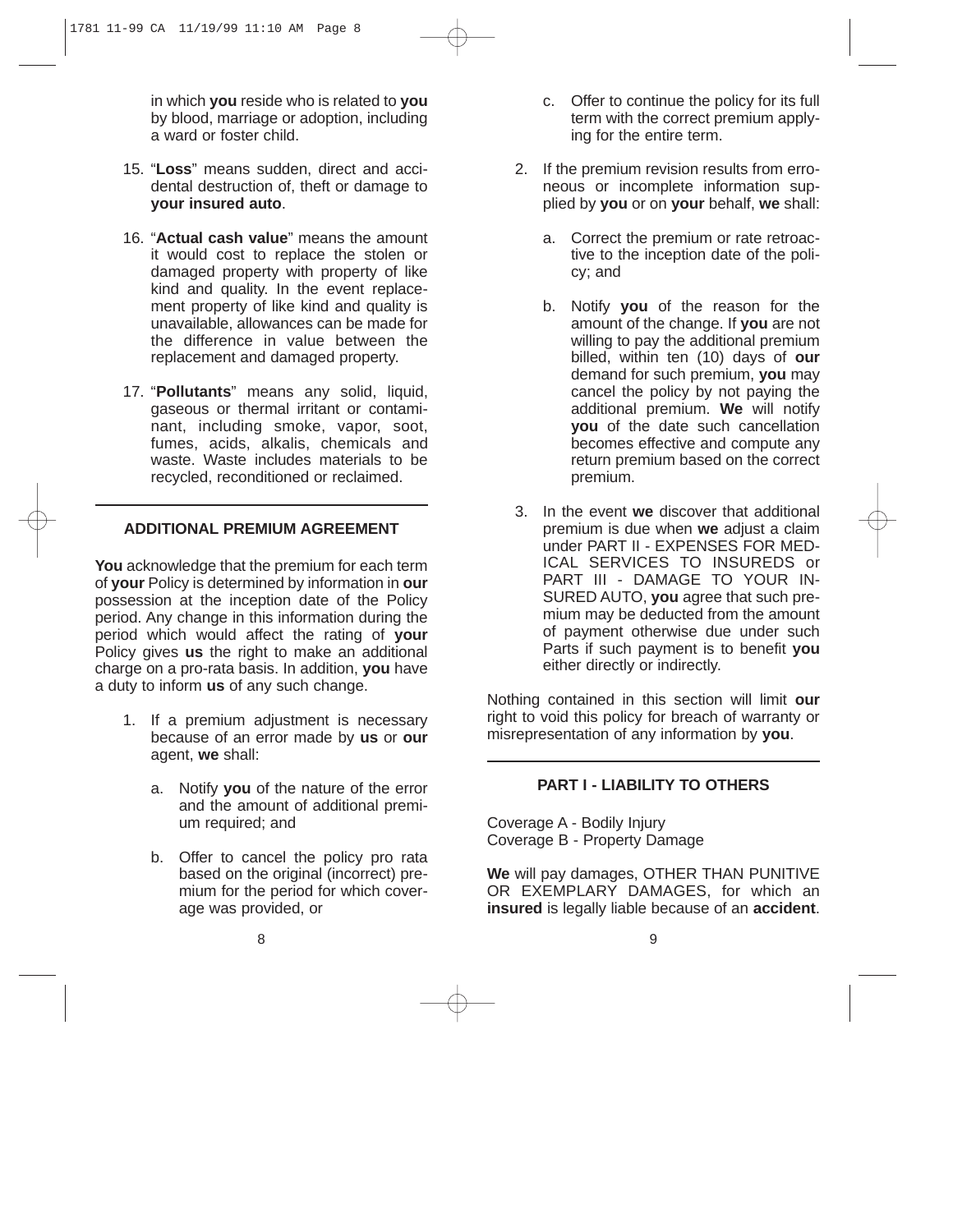**We** will defend any lawsuit for damages which are payable under this Policy or settle any claim for those damages as **we** think appropriate. **We** have no duty to settle or defend any lawsuit or make any additional payments after **we** have paid or offered to pay the Limit of Liability for this coverage.

# **Additional Definitions Used in this Part Only:**

When used in PART I - LIABILITY TO OTHERS, "**Insured**" means:

- 1. **You**;
- 2. Any additional driver listed on **your** policy but only while driving **your insured auto**;
- 3. Any other person driving **your insured auto** with **your** permission and within the scope of that permission;
- 4. Any other person or organization, but only with respect to the legal liability of that person or organization for acts or omissions of any person otherwise covered under this PART I - LIABILITY TO OTHERS while driving **your insured auto**.

However, the owner or anyone else from whom **you** hire or borrow **your insured auto** is an **insured** with respect to that **auto** only if it is a **trailer** connected to an **insured auto**.

## **Additional Payments**

For an **insured**, **we** will pay, in addition to **our** Limit of Liability:

1. interest, on damages not exceeding **our** Limit of Liability, accruing after entry of judgment in any lawsuit **we** defend before **we** have paid or tendered payment of that portion of the judgment which does not exceed **our** Limit of Liability;

- 2. premiums on appeal bonds and attachment bonds required in any lawsuit **we** defend, provided that **we** will not pay the premium for attachment bonds that are more than **our** Limit of Liability, and **we** have no duty to apply for or furnish these bonds;
- 3. up to \$250 for a bail bond required because of an **accident** or traffic law violation arising out of the use of **your insured auto**, but **we** have no duty to apply for or furnish such a bond;
- 4. reasonable expenses, except loss of earnings, incurred at **our** request;
- 5. reasonable expenses, up to \$1,000, incurred by an **insured** for immediate medical or surgical relief to others necessary at the time of an **accident** resulting in **bodily injury** covered by this PART I - LIABILITY TO OTHERS provided that such expenses are not due to war;
- 6. all costs **we** incur in any settlement of any claim.

**EXCLUSIONS - READ THE FOLLOWING EXCLUSIONS CAREFULLY. IF AN EXCLU-SION APPLIES, AN INSURED WILL NOT HAVE COVERAGE FOR AN ACCIDENT OR LOSS THAT OTHERWISE WOULD BE COVERED UNDER THIS PART I - LIABILITY TO OTHERS.**

Coverage under this **PART I** and **our** duty to defend does not apply to:

- 1. **Bodily injury** and **property damage** either expected or caused intentionally by or at the direction of an **insured**.
- 2. Any liability assumed by an **insured** under any contract or agreement, including liability imposed upon an **insured** by statute arising from the **insured's** sponsorship of a minor for an operator's license.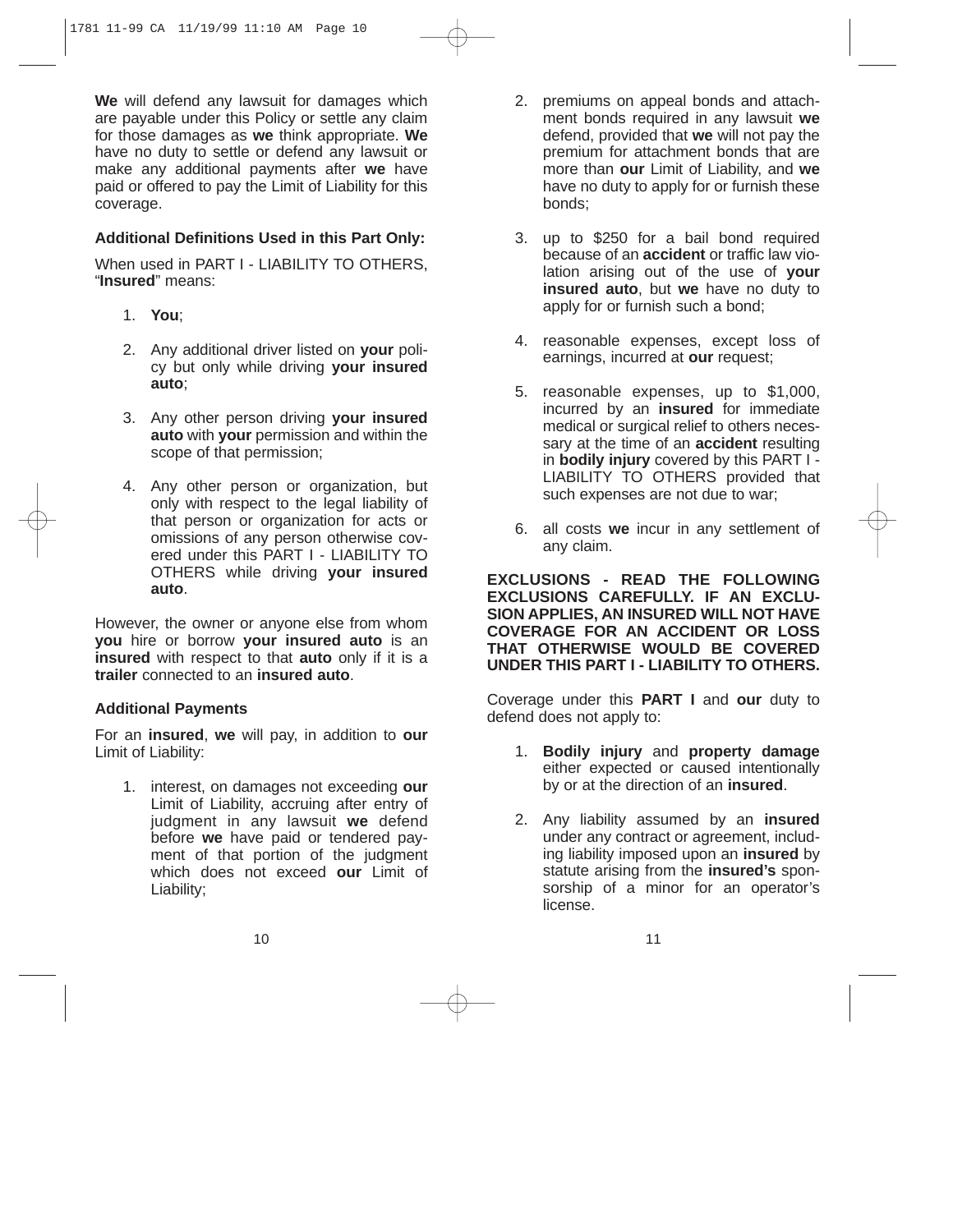- 3. Any obligation assumed or expense incurred by any person claiming coverage under this Policy other than for emergency medical and surgical care imperative at the time of the **accident**.
- 4. Any obligation for which an **insured** or the insurer of that **insured**, even if one does not exist, may be held liable under Workers' Compensation, unemployment compensation, or disability benefits law or any similar law.
- 5. An **accident** for which any person is insured under nuclear energy liability insurance. This exclusion applies even if the limits of that insurance are exhausted.
- 6. **Bodily injury** to an employee of an **insured**, or a spouse, child, parent, brother or sister of that employee, arising out of or within the course of employment, except with respect to a domestic employee if benefits are neither paid nor required to be provided under any Workers' Compensation, disability benefits or other similar law. This exclusion applies whether the **insured** may be liable as an employer or in any other capacity, and to any obligation to share damages with or repay someone else who must pay damages because of the injury.
- 7. **Bodily injury** to a fellow employee of an **insured** injured while within the course of their employment, except injuries for which the **insured** is legally liable.
- 8. **Bodily injury** or **property damage** involving an **auto** while being operated, used or maintained by any person when employed or engaged in the business of selling, repairing, parking, storing, servicing, or while delivering, testing, road testing, parking or storing **autos**, unless the business is **your** business, and it was warranted in **your** application.
- 9. **Property damage** to any property owned by, rented to, being transported by, used by, or in the charge of an **insured**, including any motor vehicle operated or being towed.
- 10. **Bodily injury** or **property damage** resulting from or caused by the loading or unloading of property with any device other than a hand truck.
- 11. **Bodily injury** or **property damage** resulting from or caused by the loading or unloading of property with a hand truck before the property is placed in or upon the **insured auto** or after it has been removed from the **insured auto**.
- 12. **Bodily injury** or **property damage** resulting from anyone who is not **your** employee loading or unloading an **auto**.
- 13. **Bodily injury** or **property damage** arising out of the actual, alleged or threatened discharge, dispersal, seepage, migration, release or escape of any **pollutants**:
	- a. That are, or that are contained in any property that is:
		- 1) Being transported or towed by, or handled for movement into, onto or from, the **insured auto**;
		- 2) Otherwise being transported by or on behalf of the **insured**; or
		- 3) Being stored, disposed of, treated or processed in or upon the **insured auto**;
	- b. Before the **pollutants** or any property in which the **pollutants** are contained are moved from the place where they are accepted by the **insured** for movement into or onto the **insured auto**; or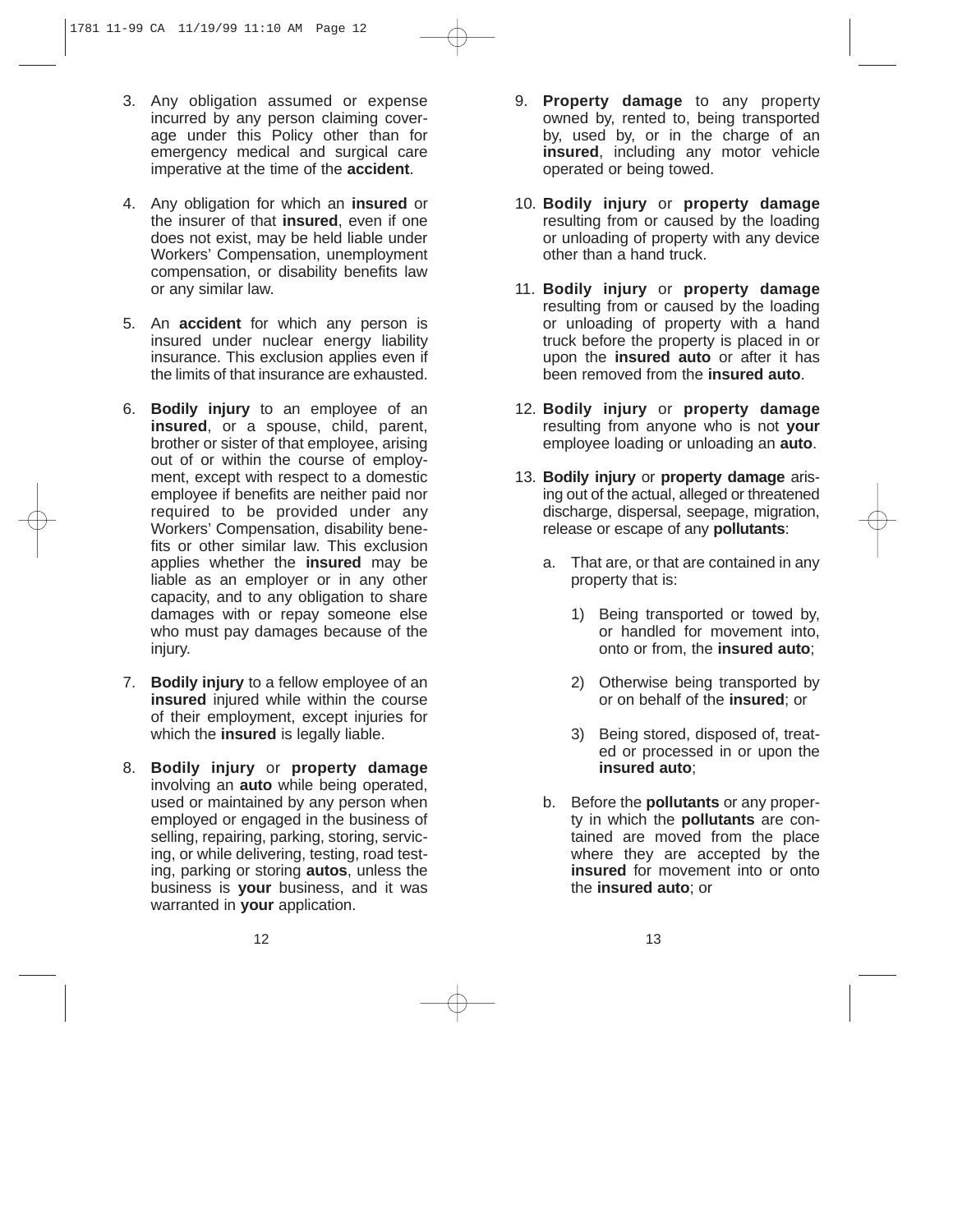c. After the **pollutants** or any property in which the **pollutants** are contained are moved from the **insured auto** to the place where they are finally delivered, disposed of or abandoned by the **insured**.

Paragraph a. does not apply to fuels, lubricants, fluids, exhaust gasses or other similar **pollutants** that are needed for or result from the normal electrical, hydraulic or mechanical functioning of the **insured auto** or its parts, if:

- (1) The **pollutants** escape or are discharged, dispersed or released directly from an **insured auto** part designed by its manufacturer to hold, store, receive or dispose of such **pollutants** and is a part that would be required for the customary operation of the **insured auto**; and
- (2) The **bodily injury** or **property damage** does not arise out of the operation of any **mobile equipment**.

Paragraphs b. and c. of this exclusion do not apply to **accidents** that occur away from premises owned by or rented to an **insured** with respect to **pollutants** not in or upon an **insured auto** if:

- a. The **pollutants** or any property in which the **pollutants** are contained are upset, overturned or damaged as a result of the maintenance or use of an **insured auto**; and
- b. The discharge, dispersal, release or escape of the **pollutants** is caused directly by such upset, overturn or damage.
- 14. Any loss, cost or expense arising out of any governmental direction or request that **you** test for, monitor, clean up, remove, contain, treat, detoxify or neutralize **pollutants**.
- 15. **Bodily injury** to **you** or an **insured**.
- 16. **Bodily injury** or **property damage** arising out of **you** or an **insured** participating in or preparing for an organized race, speed contest or performance contest.
- 17. **Bodily injury** or **property damage** due to war (declared or undeclared), civil war, insurrection, rebellion, revolution, or to any act or condition incident to these.
- 18. Any obligation for which the United States Government is liable under Federal Tort Claim Act.
- 19. **Bodily injury** or **property damage** resulting from the delivery of any liquid into the wrong receptacle or the wrong address, or from the delivery of one liquid in place of another.
- 20. **Bodily injury** or **property damage** resulting from the explosion or discharge of Class A and B explosives, poisonous gas, liquid gas, compressed gas, or radioactive material and all other materials and/or commodities as listed in the Motor Carrier Act of 1980 (49 CFR 173, 172.101, 173.389, 171.389, 171.8), manufactured, sold, transported, handled or distributed by an **insured**.
- 21. **Bodily injury** or **property damage** occurring outside any territory or possession of the United States and any province of Canada, or while an **auto** is being transported between their ports.
- 22. **Bodily injury** or **property damage** if **your insured auto** or a **non-owned auto** is attached to a **trailer** with load capacity in excess of two thousand (2,000) pounds if it is not listed in the Declarations and it:
	- a. is owned by **you** or **your** employee; or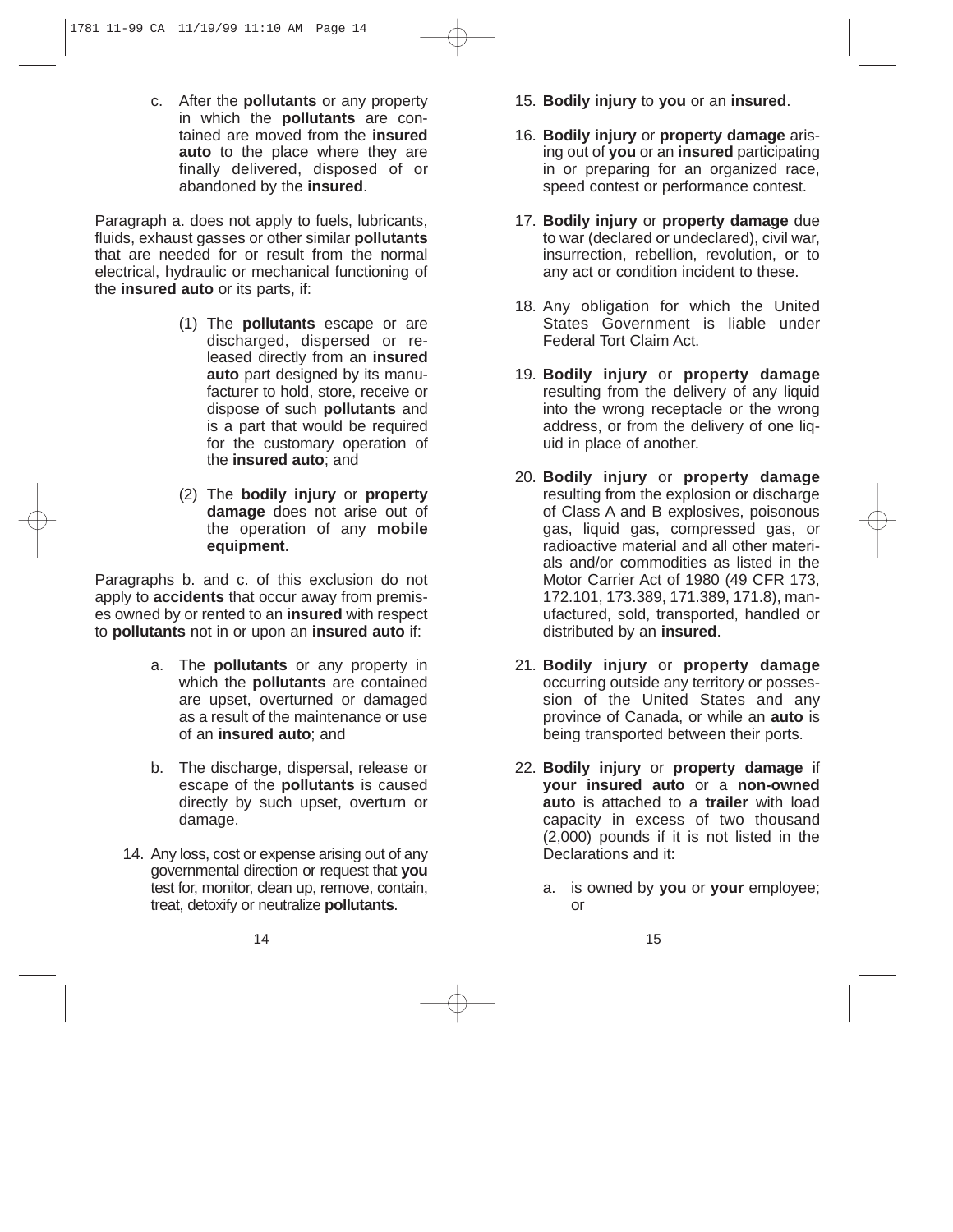- b. has been hired or borrowed by **you** or **your** employee for more than 60 consecutive calendar days.
- 23. **Bodily injury** or **property damage** caused by or through the ownership, use or operation of any **mobile equipment** or other apparatus attached to or pulled by **your insured auto** except while **your insured auto** is in transit on a public roadway.
- 24. **Bodily injury** or **property damage** arising out of the operation of **your insured auto** by any driver not meeting legal age requirements to operate a vehicle in the **state** shown in the declarations.

# **Limit of Liability**

Regardless of the number of **insured autos**, separate premiums paid, **insureds**, claims made, vehicles involved or lawsuits brought, **we** will pay no more than the Limit of Liability shown for this coverage in the Declarations, subject to the following:

1. **COVERAGE REQUIRED BY FILINGS:**

If **we** are required by any applicable filing which **we** have made on **your** behalf to provide coverage not otherwise provided by this policy under this PART I - LIABIL-ITY TO OTHERS, to any person or organization, the coverage provided hereunder for such person shall be the minimum coverage required by law. If **we** are required to make any payment under this policy that would not have been made except for the certification, **you** must reimburse **us**.

#### 2. **COMBINED BODILY INJURY AND PROPERTY DAMAGE LIMITS:**

Subject to Section 1 above, if **your** Declarations indicates that combined **bodily injury** and **property damage** limits apply, the most **we** will pay for the aggregate of all damages resulting from any one **accident** is the combined liability insurance limit shown in the Declarations.

#### 3. **SEPARATE BODILY INJURY LIABILITY AND PROPERTY DAMAGE LIABILITY LIMITS:**

Subject to Section 1 above, if **your** Declarations indicates that Separate **Bodily Injury** Liability and **Property Damage** Liability Limits apply:

- a. The **bodily injury** liability limit for "each person" listed on the Declarations page is the maximum **we** will pay for **bodily injury** sustained by any one person in any one **accident**, and only the limit for "each person" will apply to the aggregate of claims made for such **bodily injury** and any and all claims derived from such **bodily injury** including, but not limited to, loss of society, loss of companionship, loss of services, loss of consortium and wrongful death.
- b. Subject to the **bodily injury** liability limit for "each person", the **bodily injury** limit for "each accident" listed on the Declarations Page is the maximum **we** will pay for **bodily injury** sustained by two or more persons in any one **accident**, including all derivative claims which include, but are not limited to, loss of society, loss of companionship, loss of services, loss of consortium and wrongful death.
- c. The **property damage** liability limit for "each accident" listed on the Declarations page is the maximum **we** will pay for all **property damage** sustained in any one **accident**.

For the purpose of determining **our** Limit of Liability under sections 1, 2, or 3 above, all **bod-**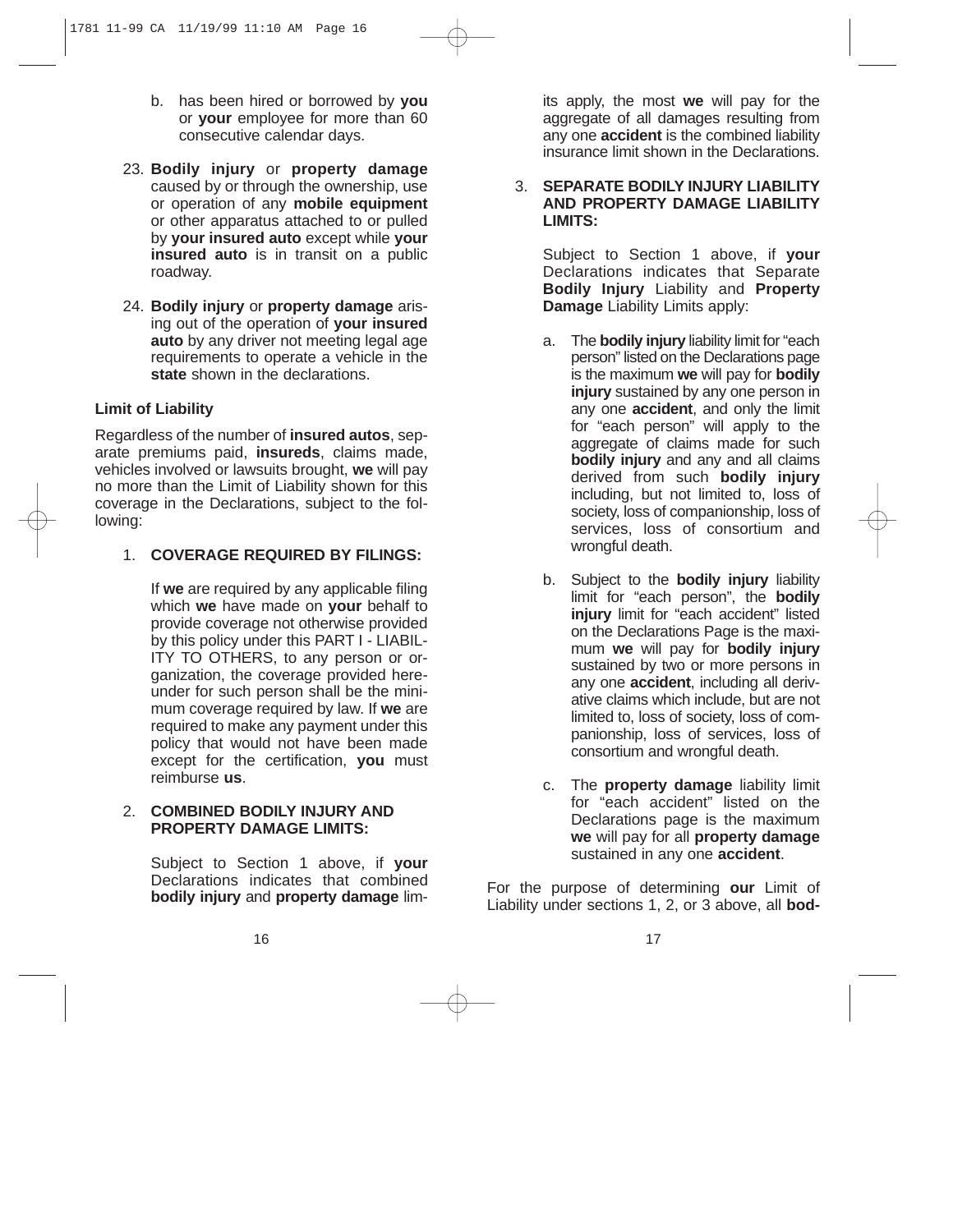**ily injury** and **property damage** resulting from continuous or repeated exposure to substantially the same conditions shall be considered as resulting from one **accident**.

An **insured auto** and a **trailer** or **trailers** attached thereto shall be deemed to be one **auto** as respects **our** Limit of Liability.

Any amount payable under PART I - LIABILITY TO OTHERS to or for an injured person will be reduced by any payment made to that person under any UNINSURED MOTORIST COVER-AGE, UNDERINSURED MOTORIST COVER-AGE, PERSONAL INJURY PROTECTION OR EXPENSES FOR MEDICAL SERVICES TO INSUREDS coverages of this policy.

#### **Other Insurance**

Subject to the above, if there is other applicable liability insurance for an **accident** covered by this PART I - LIABILITY TO OTHERS for a **replacement auto**, an additional **auto** or a **non-owned auto** used as a temporary substitute **auto**, coverage under this Policy will be excess to all other applicable insurance.

This coverage is primary when **your insured auto** which is a **trailer** is attached to an **insured auto you** own and is excess while attached to a motor vehicle **you** do not own.

If there is other applicable liability insurance for an **accident** covered by this PART I - LIABILITY TO OTHERS, **we** will pay the proportionate share **our** Limit of Liability bears to the total of all applicable liability limits.

If coverage under more than one policy applies as excess:

1. the total limits of liability under such excess coverages shall not exceed the difference between the limit of liability of the primary coverage and the highest limit of liability of any one of the excess coverages; and

- 2. the difference between the limit of liability of the primary coverage and the highest limit of liability of any one of the excess coverages shall be referred to as the excess amount; and
- 3. **we** shall be liable only for that percent of the excess amount that the Limit of Liability under this PART I - LIABILITY TO OTHERS bears to the total of all limits of liability for coverages applicable as excess.

If any applicable insurance other than this policy is issued by **us** and is applicable to a covered **accident**, the total amount payable among all such policies shall not exceed the limits provided by the single policy with the highest limits of liability.

#### **PART II - EXPENSES FOR MEDICAL SERVICES TO INSUREDS**

#### **Coverage C - Medical Payments**

If **you** purchase this coverage and it is shown on the Declarations page, **we** will pay **medical expenses** incurred by an **insured** caused by an **accident**.

#### **Additional Definitions as used in this Part only:**

"**Insured**" means any person **occupying your insured auto** while it is being driven by **you** or anyone with **your** permission and within the scope of that permission.

"**Medical expenses**" means reasonable, necessary and curative medical, surgical, dental, x-ray, ambulance, hospital and funeral services, including the cost of pharmaceuticals, orthopedic and prosthetic devices, incurred within one (1) year of the date of **accident**.

"**Accident**" means a sudden, unexpected and unintended event that causes **bodily injury**.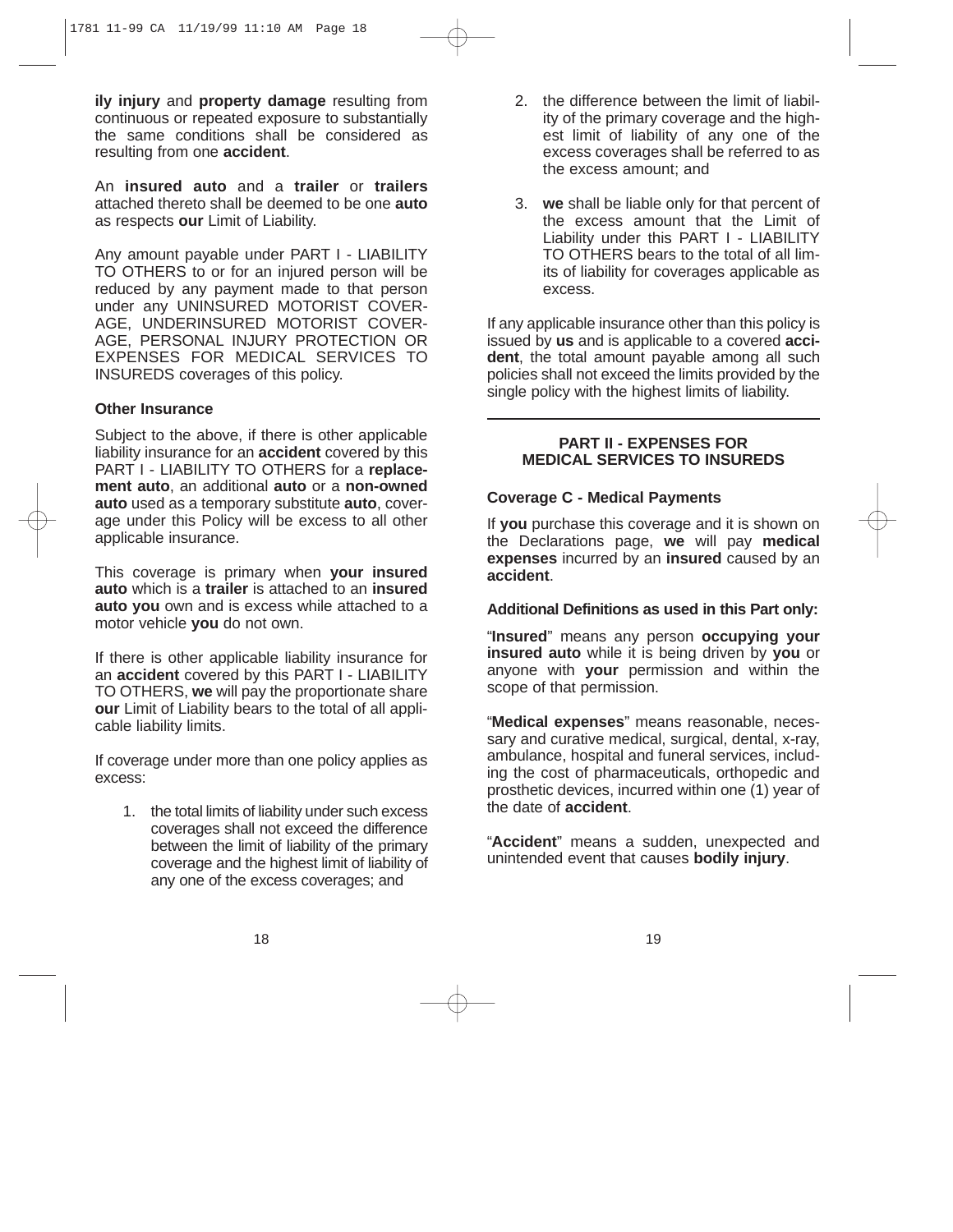**EXCLUSIONS - PLEASE READ THE EXCLU-SIONS CAREFULLY. IF AN EXCLUSION APPLIES, AN INSURED WILL NOT HAVE COVERAGE FOR AN ACCIDENT THAT OTH-ERWISE WOULD BE COVERED UNDER THIS POLICY.**

This coverage does not apply for **bodily injury** to any person:

- 1. Occurring during the course of employment if Workers' Compensation coverage should apply.
- 2. Caused by war (declared or undeclared), civil war, insurrection, rebellion, revolution, nuclear reaction, radiation or radioactive contamination, or any consequence of any of these.
- 3. Caused while the **insured** is committing or attempting to commit a felony, or while the **insured** is involved in an illegal occupation. This exclusion does not apply when the felony is solely a violation of a Motor Vehicle Law.
- 4. Caused by the operation of **your insured auto** by any driver not meeting legal age requirements to operate a vehicle in the **state** shown in the declarations.
- 5. Sustained while **your insured auto** is driven in or preparing for any prearranged or organized race, speed contest or performance contest.
- 6. Sustained by any person while **occupying your insured auto** while it is being used or maintained by a person when employed or engaged in the business of selling, repairing, parking, storing, servicing, delivering or while testing, road testing, parking or storing **autos**.
- 7. To any person entitled to receive similar services from the United States Government or its military services.
- 8. Sustained in any **accident** which occurs outside any **state**.
- 9. Sustained while using or **occupying** a **non-owned auto** or a temporary substitute **auto**.

# **Limit of Liability**

**Our** Limit of Liability for payments provided under this PART II - EXPENSES FOR MEDICAL SER-VICES TO INSUREDS for covered **medical expenses** incurred by one or more persons in any one **accident** shall not exceed the amount stated in the Declarations for each **accident**. Regardless of the number of **insured autos**, premiums paid, **insureds** injured, claims made, policies applicable, or vehicles involved in any one **accident**, **we** shall pay no more than the Limit of Liability shown for this coverage on the Declarations page for any one **accident**.

The limit for funeral expenses shall not exceed \$1,500 per person, subject to the maximum per accident limit of liability listed on the Declarations page for this coverage.

**We** will not be liable under this Policy for any **medical expense** paid or payable under the provisions of any:

- 1. Workers' Compensation or disability benefits law or any similar law; or
- 2. State No-Fault Law requiring personal injury protection coverage; or
- 3. premises insurance providing coverage for medical expenses; or
- 4. individual, blanket, or group accident, disability or hospitalization; or
- 5. medical, surgical, hospital or funeral services, benefit or reimbursement plan.

Any amount paid or payable under PART I - LIABILITY TO OTHERS or the UNINSURED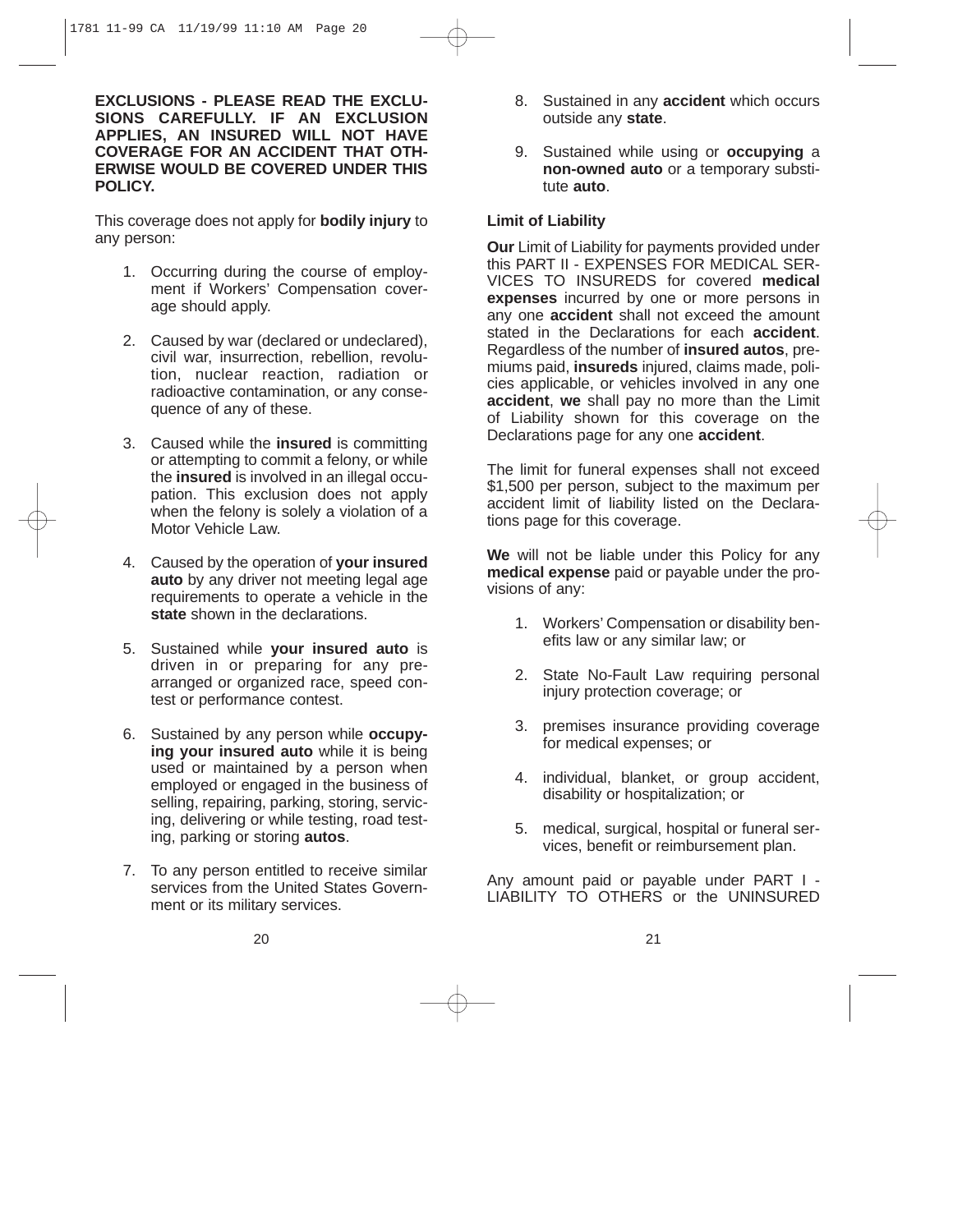MOTORIST COVERAGE OR UNDERINSURED MOTORIST COVERAGE of this policy shall be deducted from the amounts payable under this PART II if the **insured** has been fully compensated for his/her injuries.

#### **Other Insurance**

If there is other applicable medical payment insurance for **medical expenses** covered by this PART II - EXPENSES FOR MEDICAL SER-VICES TO INSUREDS, **we** shall pay the proportionate share **our** Limit of Liability bears to the total of all applicable medical payments limits. HOWEVER, COVERAGE AFFORDED UNDER PART II - EXPENSES FOR MEDICAL SER-VICES TO INSUREDS OTHER THAN **YOU** OR A **RELATIVE** IS EXCESS OVER SUCH OTHER APPLICABLE MEDICAL PAYMENT INSUR-ANCE, AND IS THEN AFFORDED ONLY IN THE AMOUNT BY WHICH THE LIMIT OF LIABILITY UNDER THIS PART II - EXPENSES FOR MED-ICAL SERVICES TO INSUREDS EXCEEDS THE LIMIT OF LIABILITY OF OTHER MEDICAL PAYMENTS INSURANCE AVAILABLE TO SUCH **PERSON.** 

If any applicable insurance other than this policy is issued by **us**, the total amount payable among all such policies shall not exceed the limits provided by the single policy with the highest limits of liability.

## **PART III - DAMAGE TO YOUR AUTO**

## **Coverage D - Comprehensive**

If **you** pay a specific premium for Comprehensive coverage, as shown in the Declarations, **we** will pay for **loss** to **your insured auto**, less any applicable deductible, caused by means other than are covered under **Coverage E - Collision**. Any deductible amount shall apply separately to each **loss**.

Any **loss** caused by missiles, falling objects, fire, theft, collision with an animal or accidental glass breakage shall be deemed a **Comprehensive loss**.

# **Coverage E - Collision**

If **you** pay a specific premium for **Collision** coverage, as shown in the Declarations, **we** will pay for **loss** to **your insured auto**, less any applicable deductible, when it collides with another object or overturns. Any deductible amount shall apply separately to each **loss**.

# **Coverage F - Fire and Theft with Combined Additional Coverage (CAC)**

If **you** pay a specific premium for **Fire and Theft with Combined Additional Coverage (CAC)**, as shown in the Declarations, **we** will pay for **loss**, less any applicable deductibles, caused by:

- 1. **fire**;
- 2. **theft**;
- 3. windstorms;
- 4. hail;
- 5. earthquakes;
- 6. explosions;
- 7. the forced landing or falling of any aircraft or its parts or equipment;
- 8. flood or rising waters;
- 9. malicious mischief or vandalism;
- 10. external discharge or leakage of water except **loss** resulting from rain, snow, or sleet whether or not wind driven; or
- 11. Collision with a bird or animal.

No **losses** other than those specifically described above will be covered under the terms of this Policy. Any deductible will apply separately to each **loss**.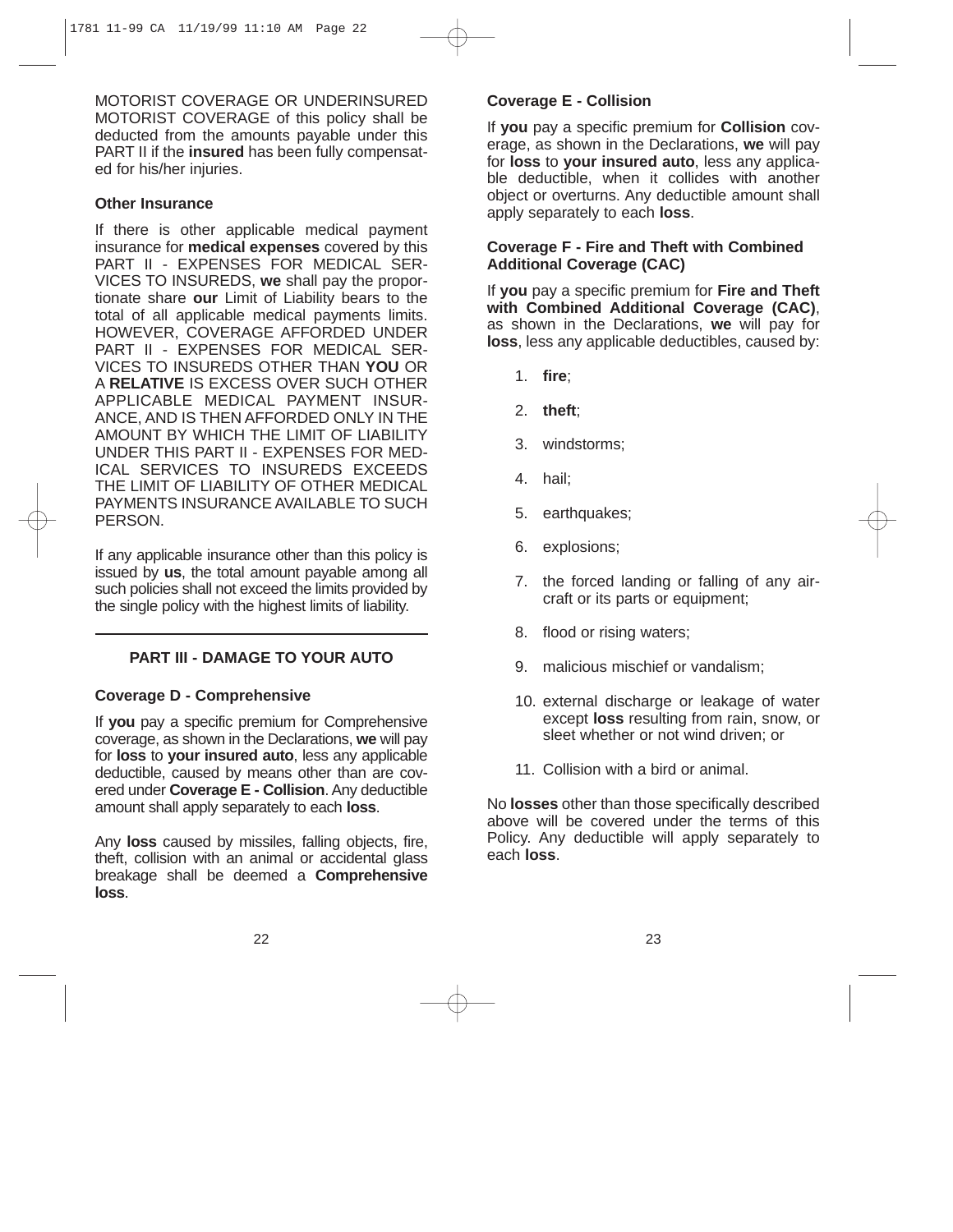# **Additional definitions used in this Part only:**

- 1. "**Fire**" means:
	- a. fire or lightning, or
	- b. smoke or smudge due to a sudden, unusual, and faulty operation of any fixed heating equipment serving the premises on which the **insured auto** is located, or
	- c. the stranding, sinking, burning, collision, or derailment of any conveyance in or upon which the **insured auto** is being transported.
- 2. "**Theft**" means theft, larceny, robbery, or pilferage.
- 3. "**Your insured auto**" means any **auto** described on the Declarations page, including any permanently attached equipment included in the Limit of Liability shown on the Declarations or by endorsement attached to this Policy, or any **replacement auto**, if the **auto** being replaced previously had DAMAGE TO YOUR AUTO COVERAGE and **we** are notified within 30 days of acquisition of the **replacement auto**.

#### **EXCLUSIONS - PLEASE READ THE EXCLU-SIONS CAREFULLY. IF AN EXCLUSION APPLIES, YOU WILL NOT HAVE COVERAGE FOR A LOSS THAT OTHERWISE WOULD BE COVERED UNDER THIS POLICY.**

This coverage does not apply to **loss**:

1. Caused by war (declared or undeclared), any warlike action, any action taken to defend against an actual or expected attack, civil war or commotion, insurrection, rebellion, revolution, or nuclear contamination, regardless of any other cause or event that contributes concurrently or in any sequence to the **loss**.

- 2. To any sound equipment, video equipment or transmitting equipment not permanently installed in **your insured auto**, or to tapes, records, or similar items used with sound equipment.
- 3. To radar detectors.
- 4. To camper units, pickup covers, caps or shells which are not permanently installed in **your insured auto**.
- 5. To tarpaulins, binders, chains, or any other cargo securing devices.
- 6. Resulting from manufacturer's defects, wear and tear, freezing, mechanical or electrical breakdown or failure. But, coverage does apply if the damage is the result of other **loss** covered by the Policy.
- 7. To **your insured auto** when it is in the care, custody or control of any person for the purpose of selling it.
- 8. To wearing apparel, tools, or personal effects.
- 9. While **your insured auto** is used in any illicit trade or transportation.
- 10. Due to use of **your insured auto** for transportation of any explosive substance, flammable liquid, or similarly hazardous material other than substances transported for common household usage.
- 11. Caused by **you** or an **insured** participating in or preparing for an organized race, speed contest or performance contest.
- 12. While **your insured auto** is subject to any bailment lease, conditional sale, mortgage or other encumbrance not specifically declared and described on the Declarations.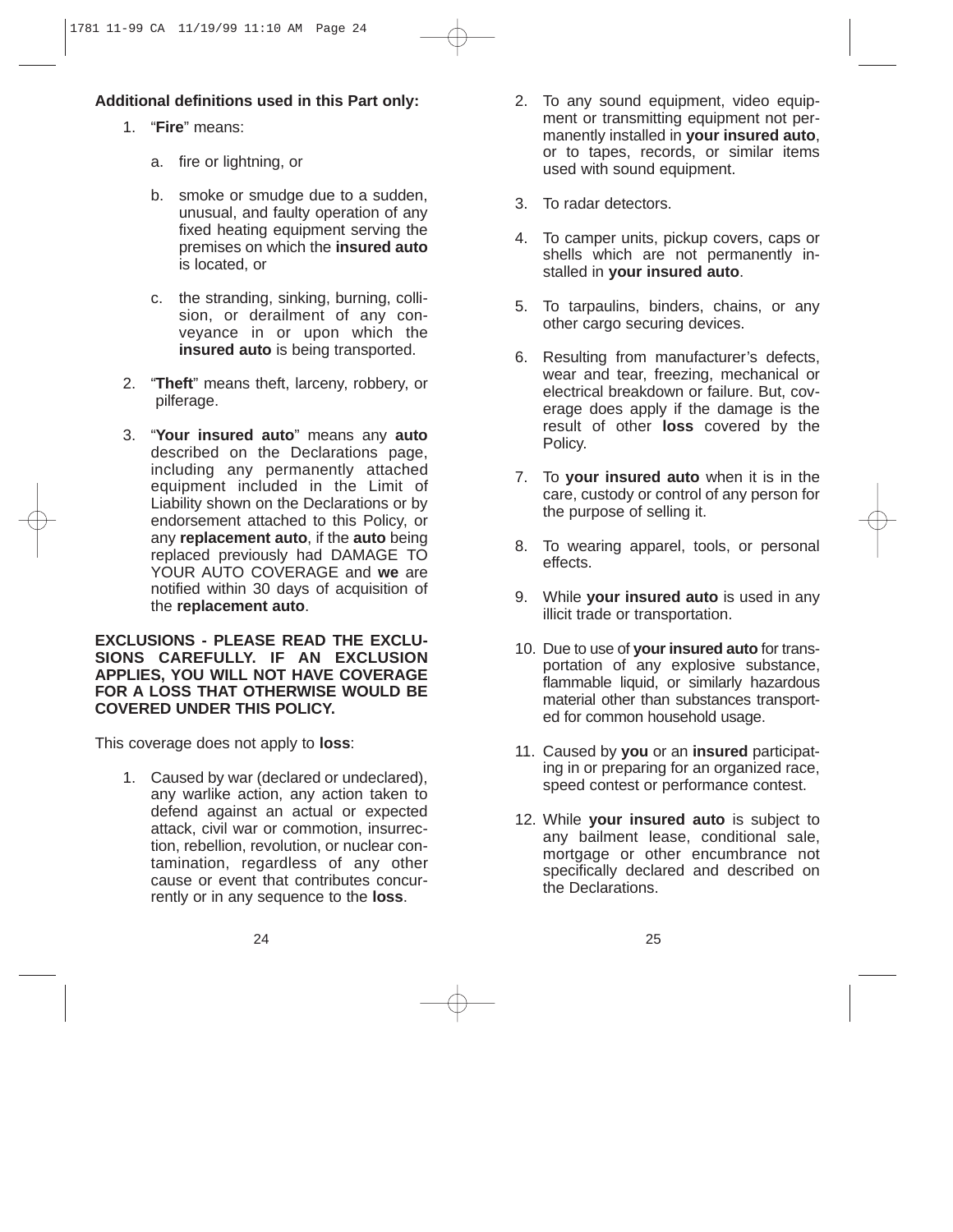- 13. Due to **theft** or conversion of **your insured auto**:
	- a. by **you**, a **relative** or a resident of **your** household or an employee;
	- b. prior to its delivery to **you**; or
	- c. while it is in the care, custody or control of anyone for the purpose of selling **your insured auto**.
- 14. To **your insured auto** while in anyone else's possession under a written trailer exchange agreement, provided that this exclusion shall not apply to a loss payee. If **we** pay the loss payee, **you** must reimburse **us** for payment.
- 15. To any **non-owned auto** or temporary substitute **auto**.
- 16. To any **trailer**, unless a premium has been paid for **DAMAGE TO YOUR AUTO COV-ERAGE** for the **trailer** involved in the **loss**.

## **Limit of Liability**

The most **we** will pay for **loss** to **your insured auto** is the least of:

- 1. the **actual cash value** of the stolen or damaged property at the time of **loss** reduced by the applicable deductible;
- 2. the amount necessary to repair or replace the property with other of like kind and quality reduced by the applicable deductible and subject to any other endorsement or policy provisions;
- 3. the applicable Limit of Liability shown in the Declarations or in the endorsements to this policy,
- 4. the amount necessary to repair or replace with new property, less any applicable depreciation and deductible.

When **we** determine **our** payment for **loss** to **your insured auto**, any salvage value of **your insured auto** as a result of **loss** may at **our** option be deducted from 1, 2, 3 or 4 above. If **we** pay the **actual cash value** of **your insured auto** or the limit of liability as stated within the policy, less the deductible, **we** are entitled to all salvage.

A separate deductible applies to each **insured auto** involved in the **loss**.

If **we** repair the property, **we** shall not be responsible for any diminution in value of the property caused by the **loss**. If repair or replacement of damaged property increases the overall value of **your insured auto**, **we** may deduct this amount from the repair cost.

If the Limit of Liability shown on the Declarations for the **insured auto** involved in the **loss** is less than 90% of the **actual cash value** at the time of **loss**, **you** will share with **us** in the cost of repair or replacement as follows:

- 1. **We** will pay the same proportion of the **loss** which the Limit of Liability shown in the Declarations or in the endorsements to this policy for **your insured auto** involved in the **loss** bears to the **actual cash value** of **your insured auto** at the time of **loss**.
- 2. **We** will reduce the amount of **loss** by the appropriate deductible shown in the Declarations prior to calculating the proportionate amount **we** will pay.

#### **No Benefit to Bailee**

These coverages shall not directly or indirectly benefit any carrier or other bailee for hire liable for **loss** to **your insured auto**.

## **Appraisal**

If **we** cannot agree with **you** on the amount of **your loss**, then **you** or **we** may demand an appraisal of the **loss**. Each party shall appoint a competent and disinterested appraiser. If the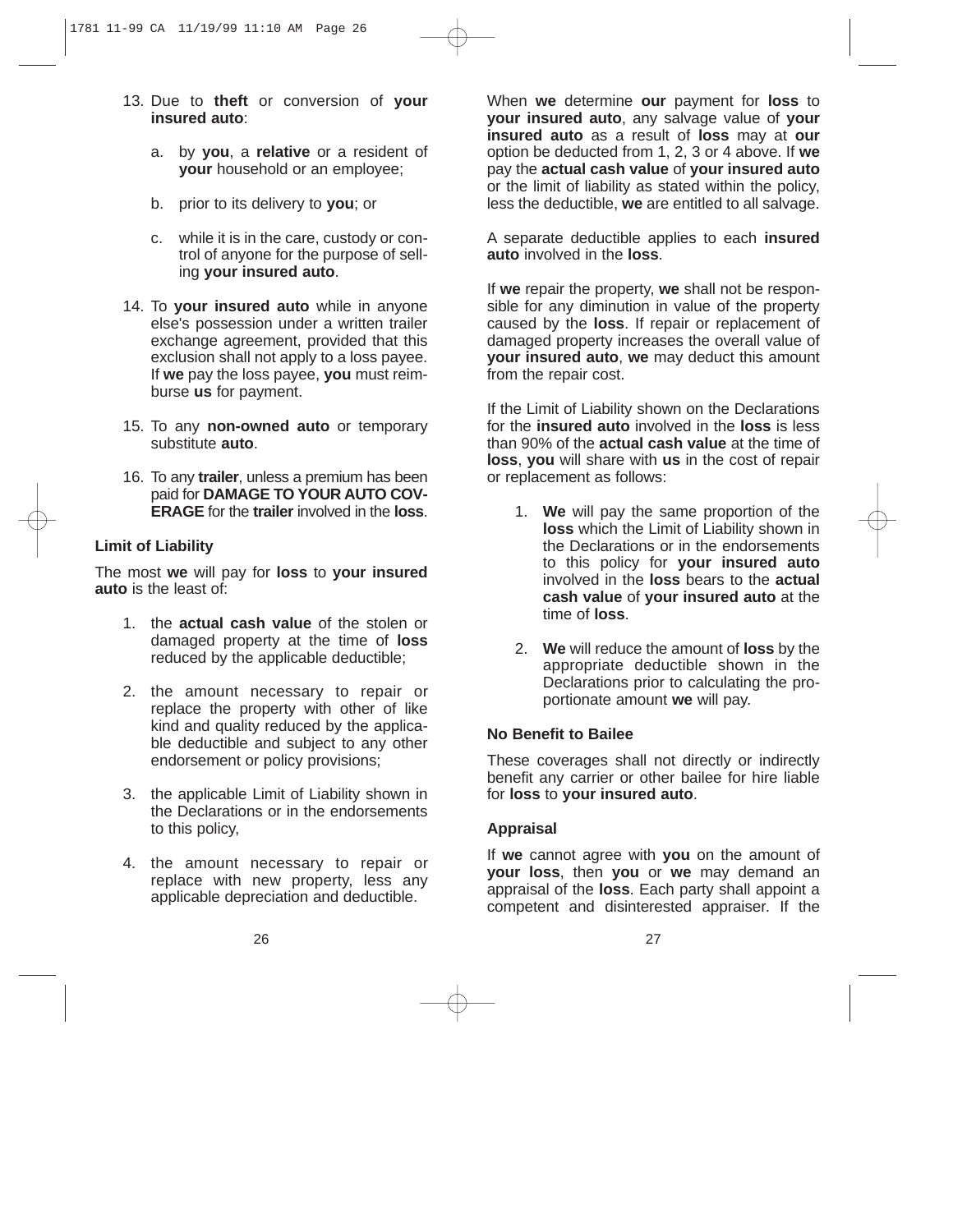appraisers agree on the amount of the **loss**, they shall submit a written report to **us** and this shall be deemed to be the amount of the **loss**.

If the appraisers cannot agree within a reasonable time, they shall then choose a competent, impartial umpire, provided that if they cannot agree on an umpire within fifteen (15) days, either **you** or **we** may petition a judge of a court having jurisdiction to choose an umpire. The disagreement of the appraisers shall then be submitted to the umpire. Subject to the provisions of the Policy, a written agreement signed by two of these three will then be the amount of the **loss**.

**You** must pay **your** fees and expenses and those of **your** appraiser. **We** will pay **our** fees and expenses and those of **our** appraiser. **We** shall share evenly with **you**;

- 1. payment of the umpire; and
- 2. all other expenses of the appraisal.

By agreeing to appraisal, **we** do not waive any of **our** rights under any other part of this Policy. including **our** right to deny the claim.

## **Payment of Loss**

**We** may pay the **loss** in money or repair or replace the damaged or stolen property. **We** may, at any time before the **loss** is paid or the property is replaced, return, at **our** expense, any stolen property either to **you** or to the address shown on the declarations page, with payment for the resulting damage less any applicable deductibles. **We** may keep all or part of the property at the agreed or appraised value, but there shall be no abandonment to **us**.

**We** may make payment for a **loss** to **you** or the owner of the property. Payment for a **loss** is required only if **you** have fully complied with the terms of this Policy.

#### **Other Insurance**

If there is other applicable insurance on a **loss** covered by this PART III - DAMAGE TO YOUR AUTO, **we** will pay the proportionate share **our** Limit of Liability bears to the total limits of all applicable similar insurance.

#### **PART IV - GENERAL PROVISIONS**

1. **Policy Period**

Subject to other provisions in the policy, this Policy applies only to **accidents**, **losses** and occurrences during the Policy period shown in the Declarations.

2. **Changes**

This Policy with the Declarations includes all the agreements between **you** and **us** relating to this insurance. No change or waiver may be effected except by endorsement issued by **us**. It is **your** responsibility to notify **us** immediately of any changes to drivers or vehicles.

## 3. **Two or More Autos Insured**

With respect to any **accident** or occurrence to which this and any other Policy issued to **you** by **us** applies, the total limit of **our** liability under all the Policies shall not exceed the highest applicable Limit of Liability under any one Policy.

## 4. **Suit Against Us**

**We** may not be sued unless there is full compliance by **you** or an **insured** with all the terms of this Policy. **We** may not be sued under the PART I - LIABILITY TO OTHERS coverage until the obligation of an **insured** to pay is finally determined by judgment against the **insured** after actual trial or by written agreement of the **insured**, the claimant, and **us**.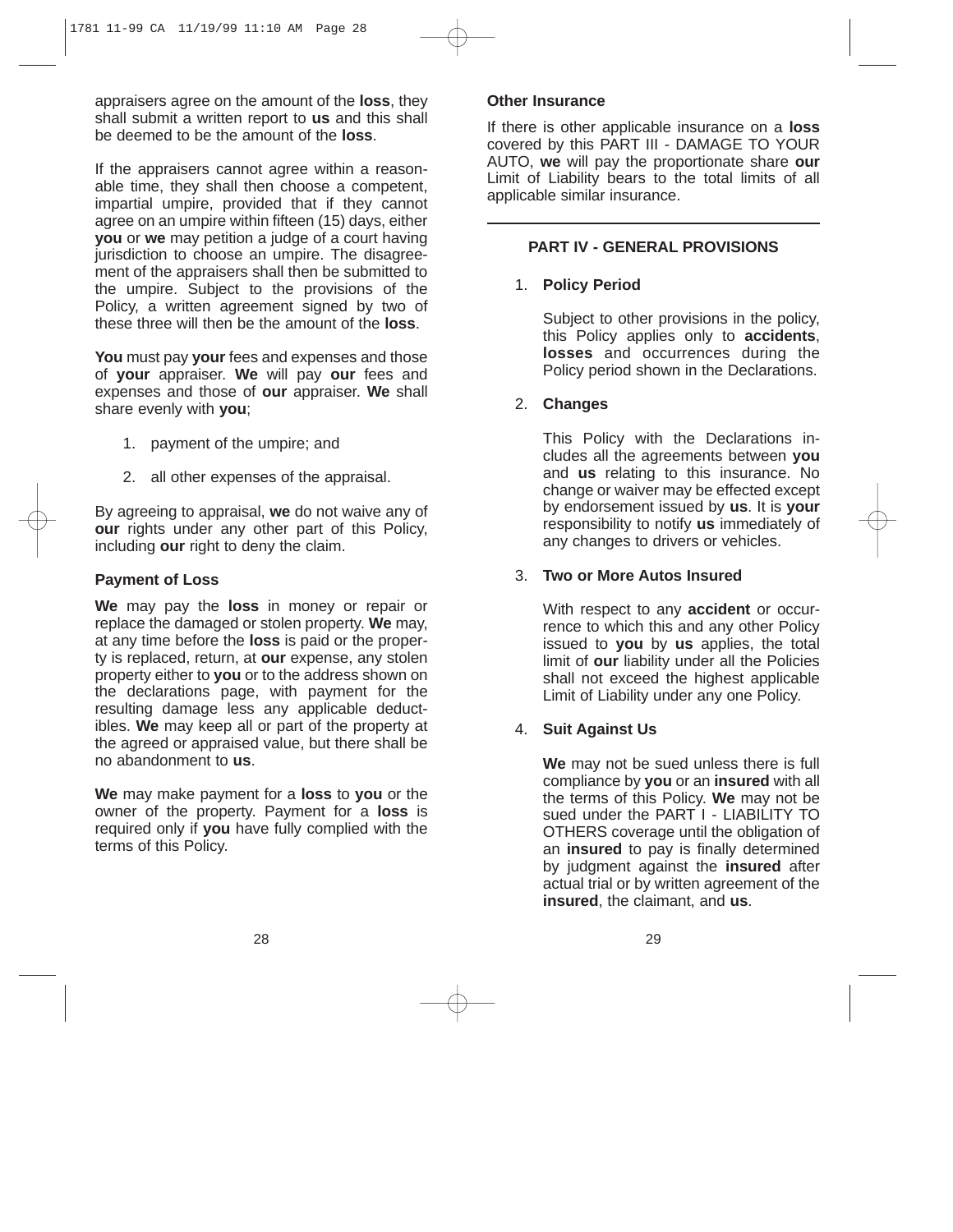# 5. **Our Recovery Rights**

In the event of any payment under this Policy, **we** are entitled to all the rights of recovery of the person or organization to whom payment was made. That person or organization must sign and deliver to **us** any legal papers relating to that recovery, do whatever else is necessary to help **us** exercise those rights, and do nothing after **loss** or **accident** to harm **our** rights.

When a person has been paid damages by **us** under this Policy and also recovers from another, the amount recovered from the other shall be held in trust for **us** and reimbursed to **us** to the extent of **our** payment, provided that the person to or on behalf of whom such payment is made is fully compensated for their **loss**.

In the event recovery has already been made from the responsible party, any rights to recovery by the person(s) claiming coverage under this policy no longer exist.

# 6. **Assignment**

Interest in this Policy may not be assigned without **our** written consent. If the Policyholder named in the Declarations is a person and that person dies, the Policy will cover:

- a. the survivor;
- b. the legal representative of the deceased person while acting within the scope of duty of a legal representative; and
- c. any person having proper custody of **your insured auto** until a legal representative is appointed, but in no event for more than thirty (30) days after the date of death.

# 7. **Waiver**

Notice to any agent or knowledge possessed by any agent or other person shall not change or effect a waiver on any portion of this Policy nor stop **us** from exerting any of **our** rights under this Policy.

# 8. **Bankruptcy**

**We** are not relieved of any obligation under this Policy because of the bankruptcy or insolvency of an **insured**.

# 9. **Inspection and Audit**

**We** shall have the right to inspect **your** property and operations at anytime. This includes, but is not limited to, the right to inspect and audit the maintenance of any **autos** covered hereunder, who **your** drivers are and what their driving records are, and **your** radius of operations. In doing so, **we** do not warrant that the property or operations are safe and healthful, or are in compliance with any law, rule or regulation.

**We** shall also have the right to examine and audit **your** books and records at any time during the Policy period and any extensions of that period and within three (3) years after termination of the Policy, as far as they relate to the subject matter of this insurance.

# 10. **Fraud and Misrepresentation**

This Policy shall be void if **you** or an **insured** has concealed or misrepresented any material fact, or in case of any fraud or attempted fraud touching any matter regarding this Policy, whether before or after a **loss** or **accident**.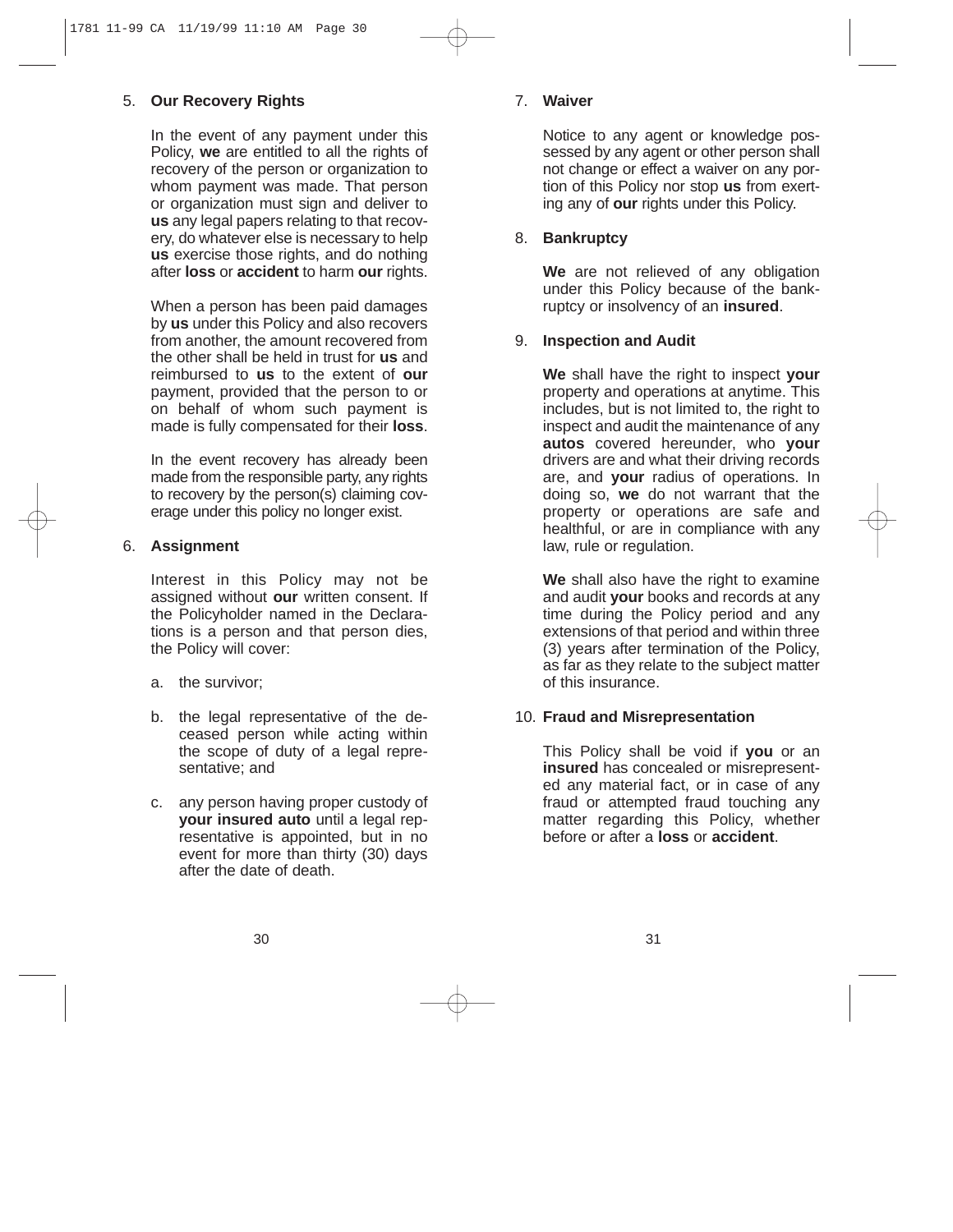## 11. **Terms of Policy Conformed to Statutes**

Terms of this Policy which are in conflict with the statutes of the **state** in which this Policy is issued are hereby amended to conform to the statutes.

# **CANCELLATION OF THIS POLICY**

- 1. **You** may cancel this policy by mailing or delivering to **us** advance written notice of cancellation or by not paying a premium installment when it comes due. The cancellation date can be no earlier than 12:01 a.m. on the day after **your** written request is postmarked.
- 2. If **you** cancel this policy by not paying a premium installment when it is due, **we** will provide **you** written notice of cancellation, at **your** last mailing address known to **us**, at least 10 days before the effective date of cancellation.
- 3. **We** may cancel this policy by mailing or delivering to **you** and **your** representative in charge of the subject of the insurance, if applicable, written notice of cancellation, including the actual reason for the cancellation, to the last mailing address known to **us**, at least 45 days before the effective date of cancellation, except as provided below.
- 4. **We** will also mail to any lienholder, pledgee or other person shown in this policy with a financial interest in **your insured auto**, at their last mailing address known to **us**, the same written notice of cancellation that **we** provide to **you**.
- 5. Notice of cancellation will state the effective date of cancellation. The policy period will end on that date.
- 6. If this policy is canceled, **we** will send **you** any premium refund due. If **we** cancel, the refund will be pro rata. If **you** cancel, **we** will return 90% of the calculated pro-rata refund.
- 7. If notice is mailed, proof of mailing will be sufficient proof of notice.

#### **NONRENEWAL OF THIS POLICY**

- 1. **We** may elect not to renew or continue this policy by mailing or delivering to **you** written notice before the end of the policy period including the actual reason for nonrenewal. If **we** fail to provide notice within 30 days of the end of the policy period, the policy will continue in effect until 30 days from the date of the notice. You will be responsible for any premiums due while the policy is in effect. If **we** offer to renew or continue and **you** do not accept, this policy will terminate at the end of the current policy period. Failure to pay the required renewal or continuation premium when due shall mean that **you** have not accepted **our** offer.
- 2. If **we** fail to mail or deliver proper notice of nonrenewal and **you** obtain other insurance, this policy will end on the effective date of that insurance.

David M. Schuler (Selet Blewes

Secretary President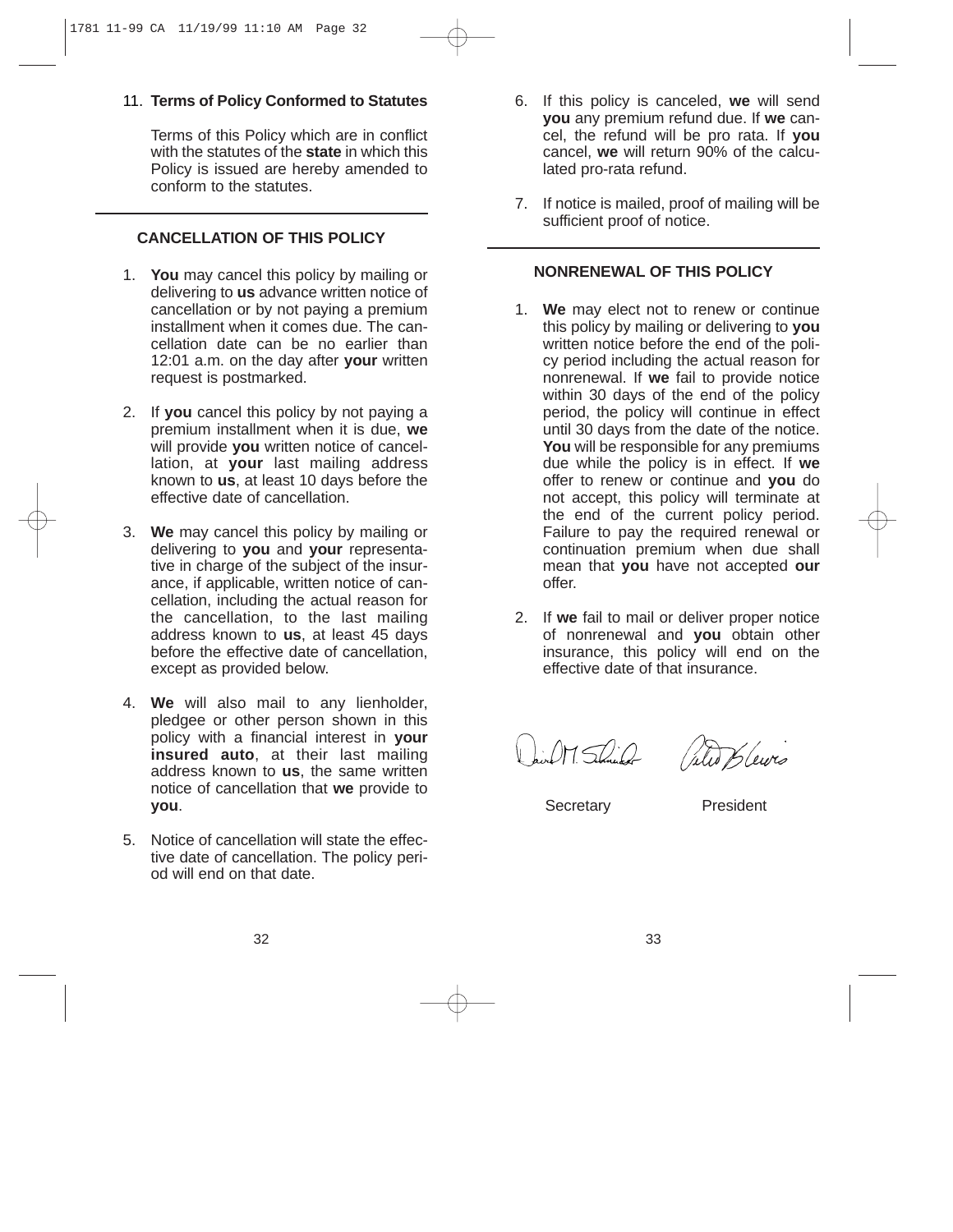#### **INDEX OF ENDORSEMENTS**

| <b>Form No./Description</b>                                                                                | Page |
|------------------------------------------------------------------------------------------------------------|------|
| 1197 (8/93)                                                                                                |      |
| <b>Amendatory Cancellation</b><br>Endorsement $\ldots \ldots \ldots \ldots \ldots \ldots \ldots \ldots 35$ |      |
| 6211 (12/95)                                                                                               |      |
| <b>California Amendatory</b><br>Endorsement 36                                                             |      |
| 3644 (9/99)                                                                                                |      |
| California Uninsured Motorist Coverage -<br>Property Damage 37                                             |      |
| 6212 (5/97)                                                                                                |      |
| California Uninsured Motorist Coverage -                                                                   |      |
| 6231 (7/97)                                                                                                |      |
| <b>California Changes -</b><br>Waiver of Collision Deductible 47                                           |      |

Form No. 1197 (8/93)

#### **AMENDATORY CANCELLATION ENDORSEMENT**

If this policy is cancelled, we will send you (the first named insured) any premium refund due. If we cancel, the refund will be pro-rata. This means that unearned premium to be returned will be in the same proportion to total policy premium as the remaining policy term (after date of cancellation) bears to the total policy term. Unearned premium will be calculated on a daily basis.

If you cancel, during the policy period, we will return ninety percent (90%) of the pro-rata unearned premium for the remainder of the policy term after the effective date of cancellation. Unearned premium will be calculated on a daily basis.

If the return premium is not refunded upon notice of cancellation, the premium will be refunded within a reasonable time after the date the cancellation takes effect. However, making or offering to make the refund is not a condition of cancellation.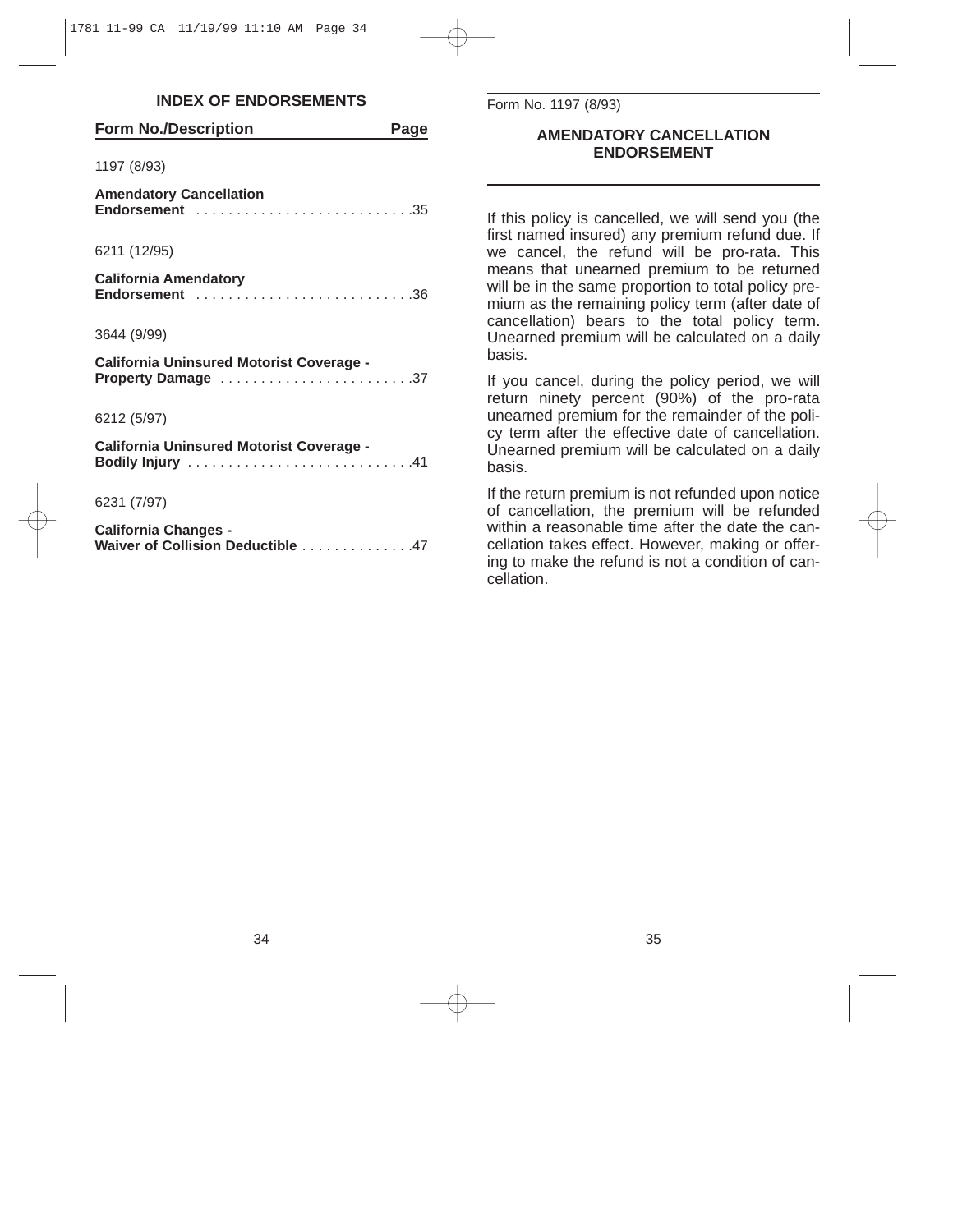Form No. 6211 (12/95)

# **CALIFORNIA AMENDATORY ENDORSEMENT**

**We** agree with **you** to the provisions of the policy and endorsements, except as changed below:

- I. Under **CANCELLATION OF THIS POLICY**, Section 3. is changed to read:
	- 3. If this policy is in effect less than sixty (60) days, **we** may cancel this policy by mailing or delivering to **you** and **your** representative in charge of the subject of the insurance, if applicable, written notice of cancellation, including the actual reason for the cancellation, to the last mailing address known to **us**, at least thirty (30) days before the effective date of the cancellation for any non-prohibited reason, unless the cancellation occurs as a result of nonpayment of premium or discovery of fraud or material misrepresentation, in which case at least ten (10) days notice will be provided.

If this policy is in effect sixty (60) days or more, **we** may cancel this policy by mailing or delivering to **you** and **your** representative in charge of the subject of the insurance, if applicable, written notice of cancellation, including the actual reason for the cancellation, to the last mailing address known to **us**, at least thirty (30) days before the effective date of cancellation for any valid reason other than nonpayment of premium or discovery of fraud or material misrepresentation, in which case at least ten (10) days notice will be provided.

Form No. 3644 (9/99)

#### **CALIFORNIA UNINSURED MOTORIST COVERAGE - PROPERTY DAMAGE**

#### **Coverage**

**We** will pay damages, other than punitive or exemplary damages, which an **insured** is entitled to recover from the owner or operator of an **uninsured auto** for **property damage** sustained by **your insured auto** caused by an **accident** and resulting from the ownership, maintenance or use of an **uninsured auto**.

However, if **you** have purchased **Uninsured Motorists Coverage - Property Damage** and **Coverage E - Collision, our** limit of liability under this coverage shall not exceed the amount of the deductible for **Coverage E - Collision** shown in the Declarations.

If suit is brought to determine damages without **our** consent, **we** are not bound by the resulting judgment.

#### **Additional Definitions Used In This Endorsement**

- 1. **Auto** means a land motor vehicle or **trailer** designed for travel on public roads. It does not include **mobile equipment** or unlicensed motor vehicles used principally off road, while not on public roads, or a vehicle located for use as a residence or premises.
- 2. **Hit-and-run auto** means an **auto** whose operator or owner are unknown, and either causes injury or damage by physical contact to **you**, **your insured auto**, or an **auto** which an **insured** is **occupying**.
- 3. **Insured** means:
	- a. **You**, or if **you** are a person, a **relative** while a resident of the same household.
	- b. Any other person **occupying your insured auto**.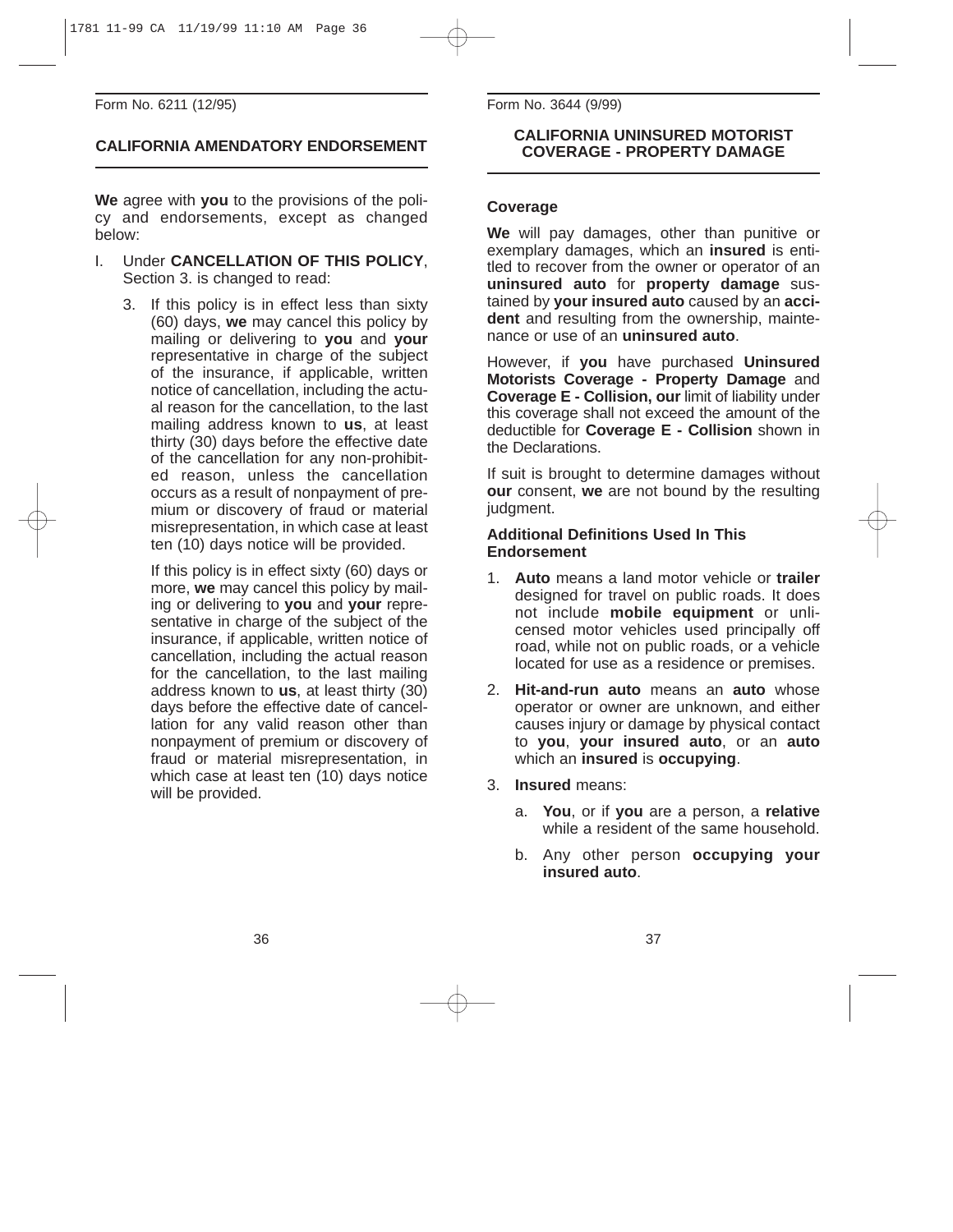- 4. **Occupying** means in, on, getting into, getting off, or getting out of.
- 5. **Relative** means, if **you** are a person, any other person living in the household in which **you** reside who is related to **you** by blood, marriage or adoption, including a ward or foster child.
- 6. **Property Damage** means damage to or destruction of an **insured auto**. However **property damage** does not include loss of use.
- 7. With respect to **property damage**, **Uninsured auto** means an **auto** which is not insured by a **property damage** liability bond or policy that applies at the time of an **accident**, or for which an insuring or bonding company is or becomes insolvent or denies coverage or that is a **hit-and-run auto**.

However, with respect to **property damage** an **uninsured** or **underinsured auto** does not mean an **auto**:

- 1. owned by **you** or a **relative**; or
- 2. owned or operated by a self-insurer as contemplated by any financial responsibility law, motor carrier law, or similar law; or
- 3. owned by a government unit or agency; or
- 4. designed for use off public roads while not on public roads; or
- 5. while used as a residence or premises; or
- 6. shown on the Declarations page of this policy.

**Exclusions - Read the following exclusions carefully. If an exclusion applies, you will not have coverage for an accident or loss that otherwise would be covered under this endorsement.**

This insurance does not apply to any of the following:

- 1. the direct or indirect benefit of any insurer of property.
- 2. property contained in the **insured auto**.
- 3. **property damage** to any **auto** owned by **you** or any **relative** that is not an **insured auto**.
- 4. **property damage** to any **auto** owned by **you** to which collision coverage applies under this policy or any other policy.

#### **Limits Of Liability**

Regardless of the number of:

- 1. claims made;
- 2. vehicles involved in an **accident**;
- 3. premiums paid;

the most **we** will pay for all damages resulting from any one **accident** is the lesser of \$3,500 or the actual cash value of the damaged **insured auto** at the time of the **accident**. Any amount payable as damages under this coverage shall be reduced by all sums paid by or for anyone who is legally responsible.

#### **Additional Duties Of A Claimant Under This Policy**

A person claiming **Uninsured Motorists** coverage must notify the police as soon as practicable after an **accident** if a **hit-and-run auto** is involved and shall report the **accident** or **loss** to **us** within ten (10) business days and send **us** copies of legal papers if a suit is brought.

#### **Other Insurance**

If there is other similar insurance on a **loss** covered by this endorsement, the maximum recovery under all policies combined may equal but not exceed the highest limit applying for any one vehicle under any policy providing coverage on either a primary or excess basis.

Any insurance **we** provide with respect to an **auto you** do not own shall be excess over any other collectible **Uninsured Motorists** insurance providing coverage on a primary basis.

On a primary or excess basis **we** will pay only **our** share of the **loss** that must be paid under insurance providing coverage on a primary or excess basis. **Our** share is the proportion that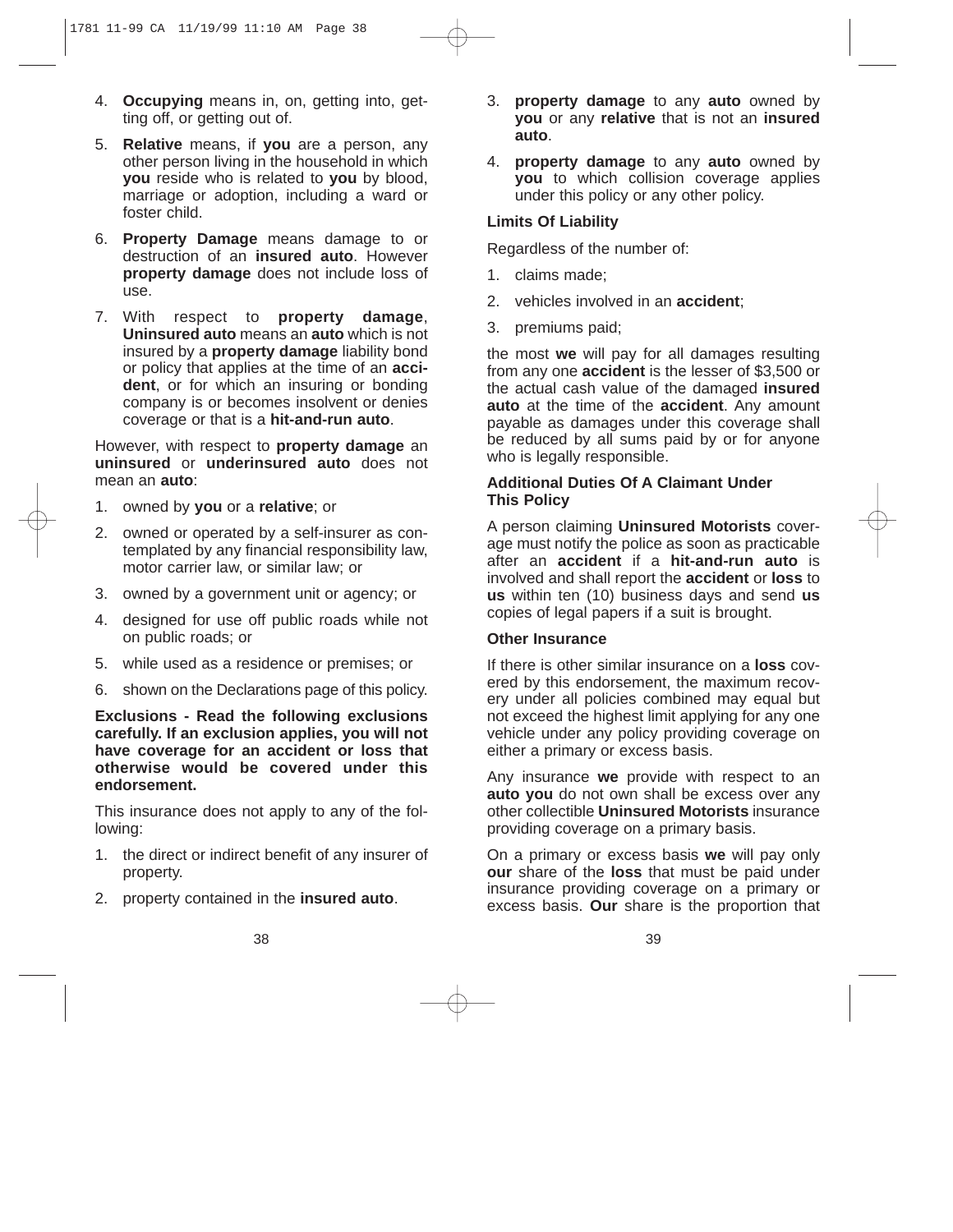**our** limit of liability bears to the total of all applicable limits of liability for coverage on a primary or excess basis.

#### **Arbitration**

If **we** and an **insured** do not agree that the person is legally entitled to recover damages from the owner or operator of an **uninsured auto** or as to the amount of payment under this endorsement, the disagreement will be settled by arbitration. Such arbitration may be initiated by a written demand for arbitration made by either party within one (1) year. The arbitration shall be conducted by a single neutral arbitrator. Disputes concerning coverage under this endorsement may not be arbitrated. The expense of the arbitrator and all other expenses of arbitration will be shared equally.

In the event that the **insured** decides to arbitrate, the **insured** must formally begin arbitration proceedings by notifying **us** in writing, sent by certified mail, return receipt requested.

Arbitration shall be concluded in the time dictated by law and unless otherwise agreed upon, arbitration will take place in the county where the insured person lives. Local court rules governing procedure and evidence will apply. The decision in writing of the arbitrator will be binding on both **you** and **us** subject to the terms of the insurance.

Form No. 6212 (5/97)

#### **CALIFORNIA UNINSURED MOTORIST COVERAGE - BODILY INJURY**

#### **Coverage**

**We** will pay damages, other than punitive or exemplary damages, which an **insured** is entitled to recover from the owner or operator of an **uninsured auto** for **bodily injury** sustained by the **insured** caused by an **accident** and resulting from the ownership, maintenance or use of an **uninsured auto**.

**We** will pay under this coverage only after the limits of all **bodily injury** liability bonds or policies have been exhausted by payments of judgments.

If suit is brought to determine damages without **our** consent, **we** are not bound by the resulting judament.

#### **Additional Definitions Used In This Endorsement**

- 1. **Auto** means a land motor vehicle or **trailer** designed for travel on public roads. It does not include **mobile equipment** or unlicensed motor vehicles used principally off road, while not on public roads, or a vehicle located for use as a residence or premises.
- 2. **Hit-and-run auto** means an **auto** whose operator or owner are unknown, and either causes injury or damage by physical contact to **you**, **your insured auto**, or an **auto** which an **insured** is **occupying**.
- 3. **Insured** means:
	- a. **You**, or if **you** are a person, a **relative** while a resident of the same household.
	- b. Any other person **occupying your insured auto**.
	- c. Any person for damages that person is entitled to recover because of **bodily injury** to **you** or another occupant of **your insured auto**.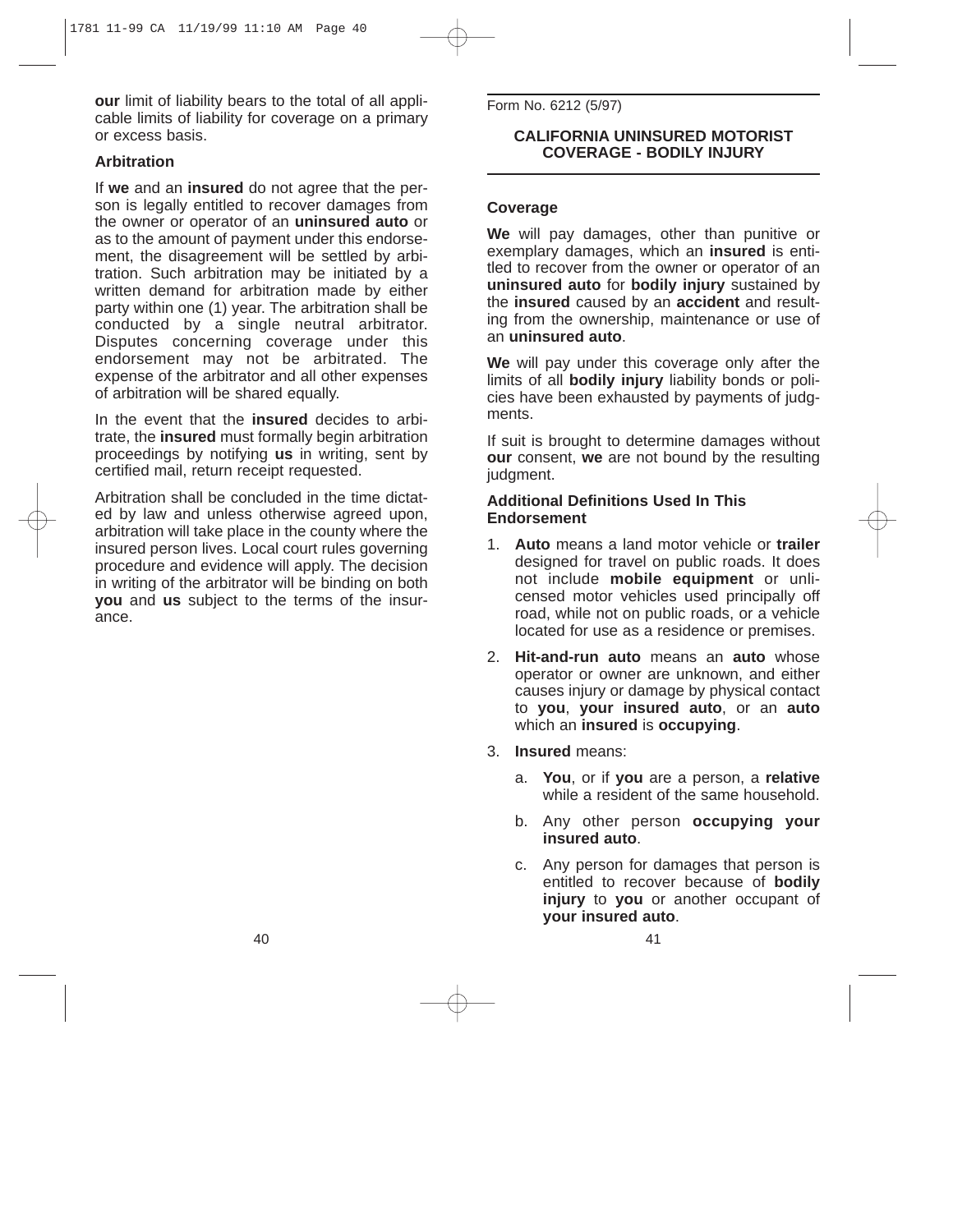- 4. **Occupying** means in, on, getting into, getting off, or getting out of.
- 5. **Relative** means, if **you** are a person, any other person living in the household in which **you** reside who is related to **you** by blood, marriage or adoption, including a ward or foster child.
- 6. With respect to **bodily injury**, **Uninsured auto** means an **auto** for which there is no liability bond or policy that applies at the time of an **accident**, or for which an insuring or bonding company is or becomes insolvent or denies coverage or that is a **hit-and-run auto**.

An **uninsured auto** includes an **underinsured auto** and means an **auto** for which at the time of an **accident** the sum of all **bodily injury** bonds or policies provides **bodily injury** liability limits less than the minimum limits of **uninsured motorists** coverage required by the applicable law where the **auto** is principally garaged but that sum is less than the limit of liability for this coverage.

However, with respect to **bodily injury** an **uninsured** or **underinsured auto** does not mean an **auto**:

- 1. owned by **you** or a **relative**; or
- 2. owned or operated by a self-insurer as contemplated by any financial responsibility law, motor carrier law, or similar law; or
- 3. owned by a government unit or agency; or
- 4. designed for use off public roads while not on public roads; or
- 5. while used as a residence or premises; or
- 6. shown on the Declarations page of this policy.

**Exclusions - Read the following exclusions carefully. If an exclusion applies, you will not have coverage for an accident or loss that otherwise would be covered under this endorsement.**

This insurance does not apply to any of the following:

- 1. any claim settled without **our** consent.
- 2. the direct or indirect benefit of any insurer or self-insurer under any workers' compensation law, disability benefits law, or similar law.
- 3. **bodily injury** sustained by a person while **occupying** an **auto** driven without the owner's permission.
- 4. **bodily injury** sustained by a person while **occupying** an **auto** owned by **you** or a **relative** that is not an **insured auto** under this policy.

#### **Limits Of Liability**

The Limit of Liability shown on the Declarations page for the coverages under this endorsement is the most **we** will pay regardless of the number of:

- 1. claims made;
- 2. **insured autos**;
- 3. **insureds**;
- 4. lawsuits brought;
- 5. vehicles involved in an **accident**;
- 6. premiums paid; or
- 7. policies involved.

If the Declarations page shows that combined single limits or CSL applies, the amount shown is the most **we** will pay for the aggregate of all damages resulting from any one (1) **accident**. **We** will apply the "each person" Limit of Liability for **uninsured motorist** coverage as required by the law of California. However, this provision does not change **our** total "each **accident**" Limit of Liability.

If **your** Declarations page shows a split limit:

1. the amount shown for "each person" is the most **we** will pay for all damages due to **bodily injury** to one (1) person; and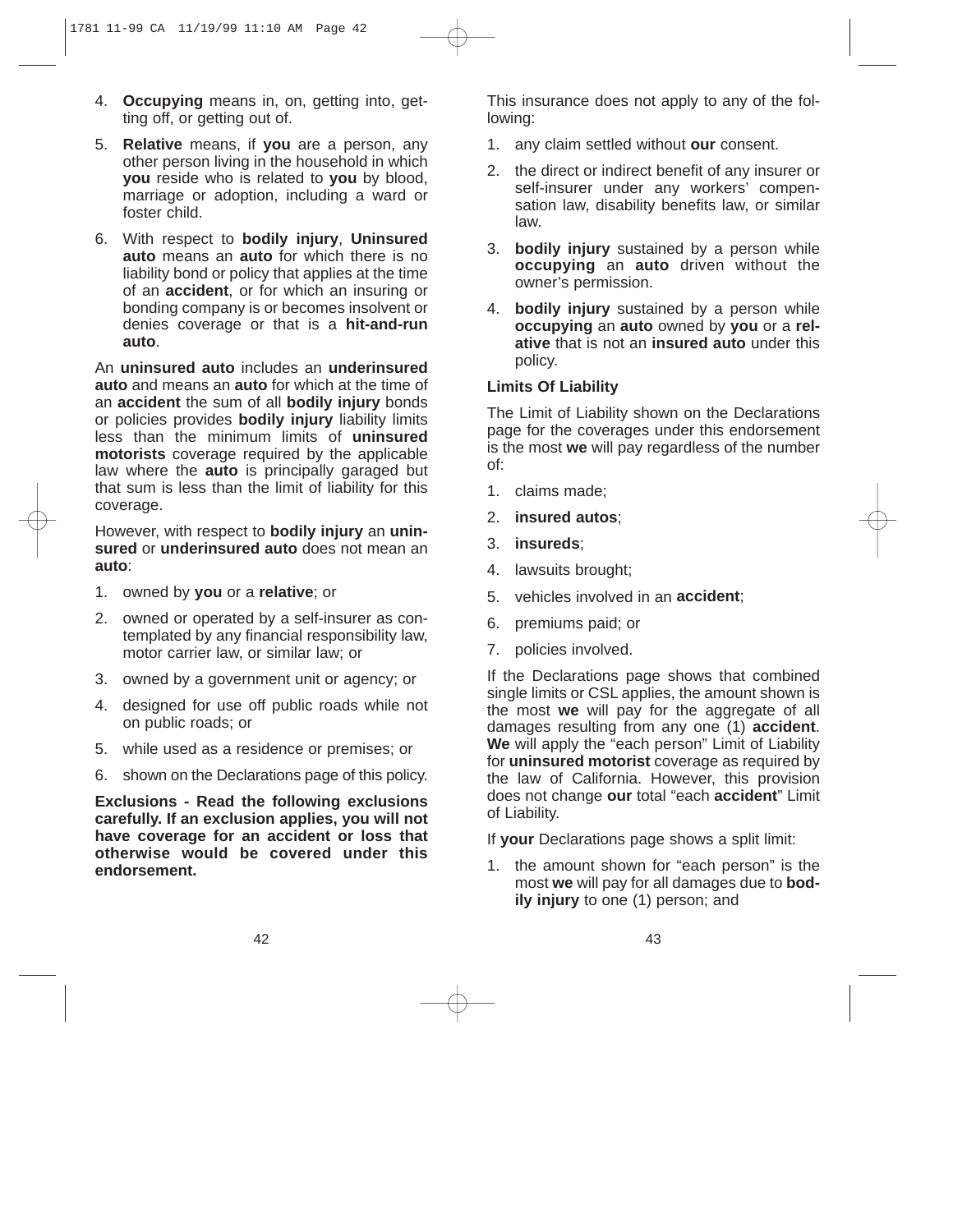2. subject to the "each person" limit, the amount for "each **accident**" is the most **we** will pay for all damages due to **bodily injury** to two (2) or more persons in any one (1) **accident**.

The **bodily injury** Limit of Liability under this endorsement for "each person" includes the aggregate of claims made for such **bodily injury** and all claims derived from such **bodily injury**, including, but not limited to, loss of society, loss of companionship, loss of services, loss of consortium, and wrongful death.

The Limit of Liability under this endorsement shall be reduced by all sums:

- 1. paid because of **bodily injury** by or on behalf of any persons or organizations who may be legally responsible, including, but not limited to, all sums paid under Part I - Liability to Others;
- 2. paid or payable under Part II Expenses for Medical Services to Insureds; and
- 3. paid or payable because of **bodily injury** under any of the following or similar laws:
	- a. workers' compensation law; or
	- b. disability benefits law.

Any payment made to a person under this endorsement shall reduce any amount that the person is entitled to recover under Part I - Liability to Others.

No one will be entitled to duplicate payments for the same elements of damages.

## **Proof Of Claim**

Each person making claim under this coverage must give **us** full details of any injuries and treatment. Proof of claim shall be submitted on **our** forms unless **we** fail to provide them within 15 days after the notice of the claim.

## **Additional Duties Of A Claimant Under This Policy**

A person claiming **Uninsured Motorists** coverage must notify the police as soon as practicable after an **accident** if a **hit-and-run auto** is involved.

#### **Other Insurance**

If there is other similar insurance on a **loss** covered by this endorsement, the maximum recovery under all policies combined may equal but not exceed the highest limit applying for any one vehicle under any policy providing coverage on either a primary or excess basis.

Any insurance **we** provide with respect to an **auto you** do not own shall be excess over any other collectible **Uninsured Motorists** insurance providing coverage on a primary basis.

On an excess basis **we** will pay only **our** share of the **loss** that must be paid under insurance providing coverage on an excess basis. **Our** share is the proportion that **our** limit of liability bears to the total of all applicable limits of liability for coverage on an excess basis.

## **Our Recovery Rights**

With respect to **uninsured autos**, if **we** make any payment, **we** are entitled to recover what **we** paid from other parties. Any person to or for whom **we** make payment must transfer to **us** their rights of recovery against any other party.

With respect to **underinsured autos**, in the event of any payment under this endorsement **we** are entitled to recover from the **insured** an amount equal to such payment if there is a legal settlement made with, or a judgment paid on the **insured's** behalf against, any person or organization legally responsible for **bodily injury**. If **we** ask, **you** must take necessary or appropriate action, through a representative designated by **us**, to recover payment as damages from the responsible person or organization. **You** must do everything reasonable to secure **our** rights and do nothing to prejudice those rights. **You** must execute and deliver to **us** any legal instruments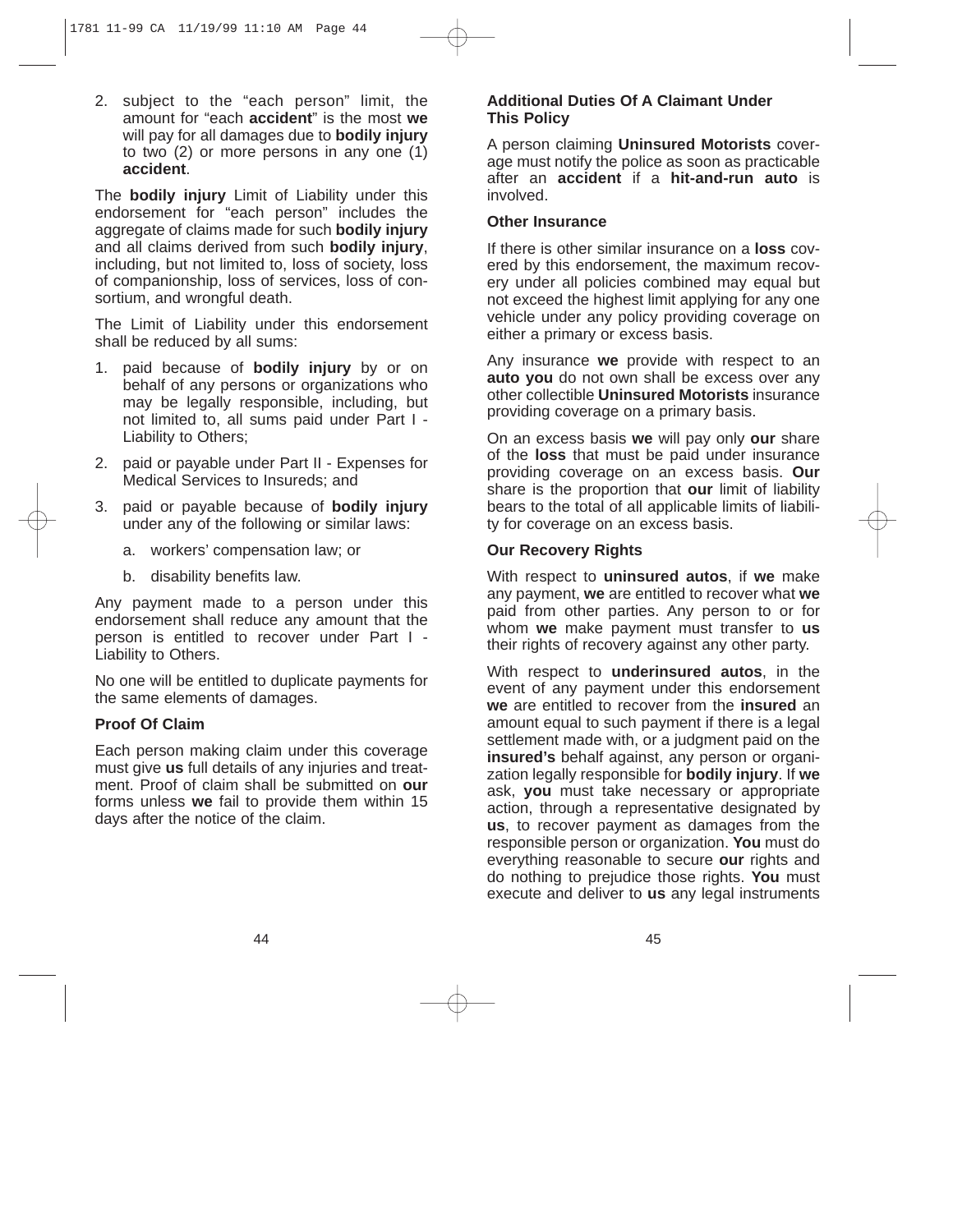or papers necessary to secure the rights and obligations of **you** and **us** as established here.

## **Arbitration**

If **we** and an **insured** do not agree that the person is legally entitled to recover damages from the owner or operator of an **uninsured auto** or as to the amount of payment under this endorsement, either **we** or the **insured** may demand that the issue be determined by arbitration.

In the event that the **insured** decides to arbitrate, the **insured** must formally begin arbitration proceedings by notifying **us** in writing, sent by certified mail, return receipt requested.

In that event, either party may request that a single neutral arbitrator be appointed by the American Arbitration Association. The expense of the arbitrator and all other expenses of arbitration will be shared equally. Attorney fees and fees paid to medical and other expert witnesses are not expenses of arbitration and will be paid by the party incurring them.

Arbitration shall be concluded in the time dictated by law and unless otherwise agreed upon, arbitration will take place in the county where the insured person lives. Local court rules governing procedure and evidence will apply. The decision in writing of the arbitrator will be binding on both **you** and **us** subject to the terms of the insurance.

Form No. 6231 (7/97)

#### **CALIFORNIA CHANGES - WAIVER OF COLLISION DEDUCTIBLE**

**This Endorsement Changes The Policy. Please Read It Carefully.**

When PART III - DAMAGE TO YOUR AUTO provides coverage for a **loss** to an **insured auto** caused by collision and:

- 1. the **loss** involves an **uninsured auto**; and
- 2. **you** are legally entitled to recover the full amount of **your loss** from the owner or operator of the **uninsured auto**; and
- 3. the Declarations indicates that the Waiver of Collision Deductible provision applies to the **insured auto**; then

**we** will pay the full deductible. Subject to the above, if **you** are legally entitled to recover only a percentage of **your loss**, **we** will pay that percentage of **your** deductible. However, if the amount of the **loss** is less than **your** deductible, **we** will pay the percentage of the **loss** that **you** are legally entitled to recover. In no event will **we** pay more than the amount of the **loss**.

# **Additional Definitions**

**Uninsured auto** means a land motor vehicle or **trailer** which is involved in a collision with **your insured auto** and for which:

1. no liability bond or policy at the time of the **accident** provides at least the amount required for **property damage** liability by the California Financial Responsibility Law; or